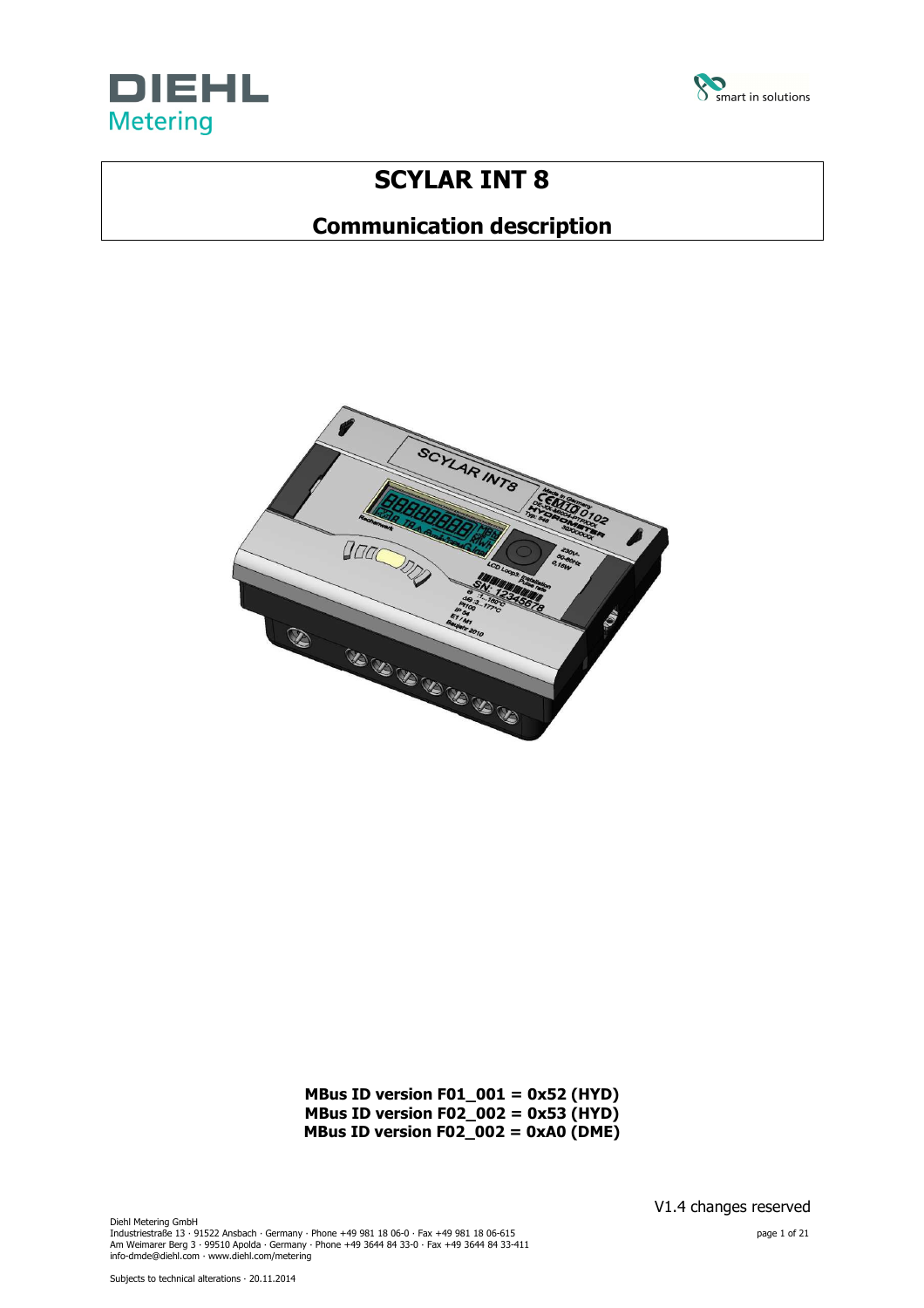



# **Contents**

| 1              |       |    |
|----------------|-------|----|
| $\overline{2}$ |       |    |
| 2.1            |       |    |
| 2.2            |       |    |
| 2.3            |       |    |
| 2.4            |       |    |
| 2.5            |       |    |
| 2.6            |       |    |
|                | 2.6.1 |    |
|                |       |    |
| 3              |       |    |
| 3.1            |       |    |
| 3.2            |       |    |
| 3.3            |       |    |
| 3.3.1          |       |    |
| 4              |       |    |
| 5              |       |    |
| 6              |       |    |
| 6.1            |       |    |
| 6.2            |       |    |
| 6.3            |       |    |
| 6.4            |       |    |
| 6.5            |       |    |
| 6.6            |       |    |
| 6.7            |       |    |
| 6.8            |       |    |
| 6.9            |       |    |
| 6.10           |       |    |
| 6.11           |       |    |
| 6.12           |       |    |
|                |       |    |
|                |       |    |
| 6.13           |       |    |
| 6.14           |       |    |
|                |       |    |
|                |       |    |
|                |       | 13 |
| 8              |       |    |
| 8.1            |       |    |
| 8.2            |       |    |
| 8.3            |       |    |
| 8.4            |       |    |
| 8.5            |       |    |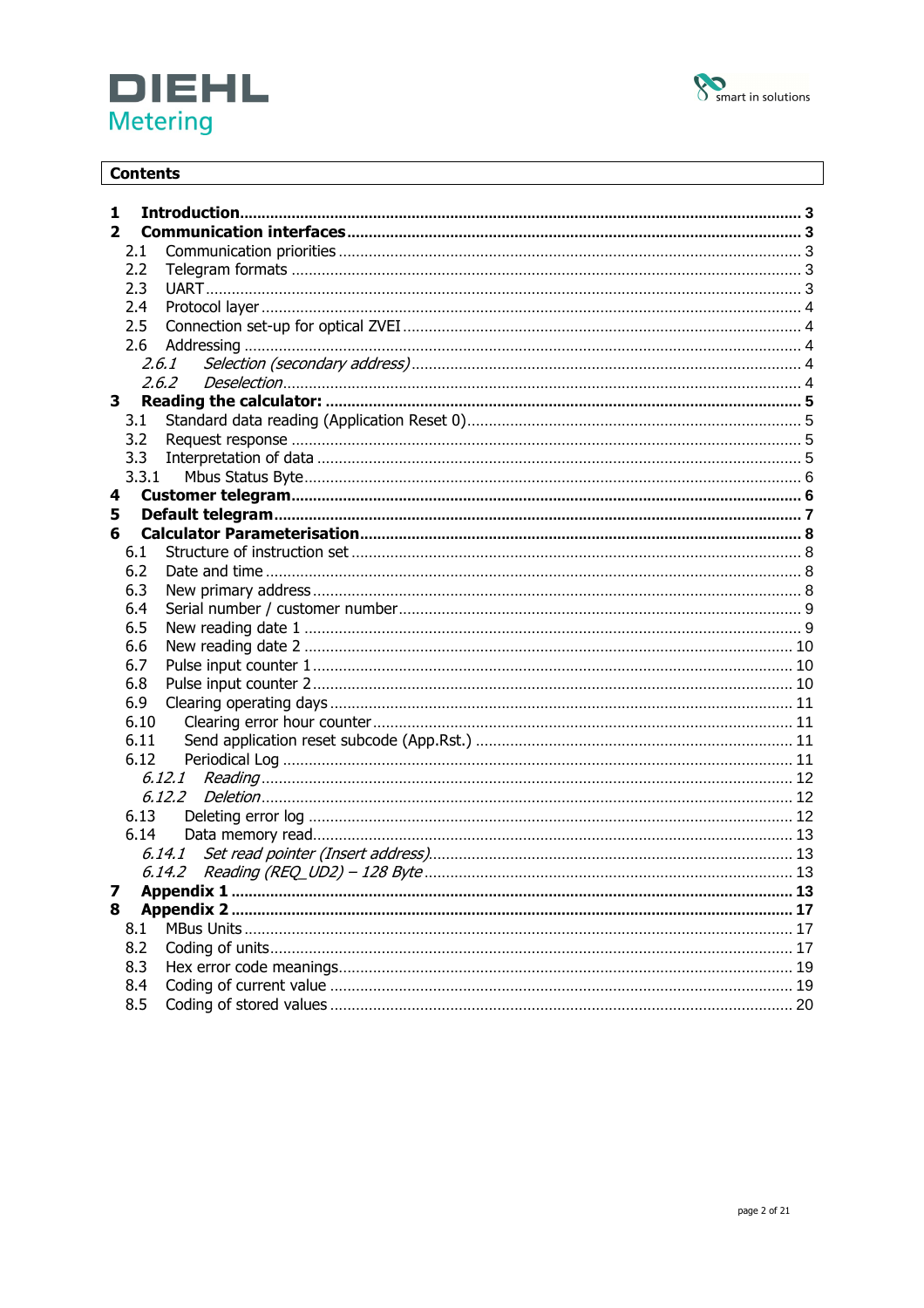



# **1 Introduction**

The M-Bus (Meter Bus) is a new European standard for remote reading of meters. It can be used for all types of consumption meters and for various sensors and actuators.

This document does not deal with the M-Bus protocol in detail. Further information about this can be found on the Internet at www.m-bus.com.

The RS-485 and RS-232 communication module is a serial interface for communication with external devices, e.g. a PC.

#### **2 Communication interfaces**

SCYLAR INT 8 is equipped with five communication interfaces:

- Optical ZVEI.
- M-BUS: M-Bus communication is over a two-wire line.
- Integrated radio with 868MHz or 434MHz.
- RS-2485: The module board contains a 4-pole terminal strip with terminals marked D+, D-, Vcc and GND (ground). This module needs an external supply voltage of  $12Vdc \pm 5V$  at  $\lt 5W$ .
- RS-232: The module board contains a 3-pole terminal strip with terminals marked DAT, REQ and GND (ground). This connection can be used in conjunction with the HYD cable adapter for PC communication.

#### **2.1 Communication priorities**

Mutual influence between interfaces:

| <b>Interface</b> |  |
|------------------|--|
| optical ZVEI     |  |
| modules          |  |

Port 2 is no longer being usable if integrated radio is active.

# **2.2 Telegram formats**

Communication complies with:

• IEC 870-5-1 Telecontrol equipment and systems; Transmission protocols; Section One - Transmission frame formats.

# **2.3 UART**

# **Baud rates**

- M-Bus: 300 and 2400 baud, 8E1
- automatic baud rate detection and switching
- RS-485: 300 and 2400 baud, 8E1
- RS-232: 300 and 2400 baud, 8E1
- ZVEI optical: 2400 baud, 8E1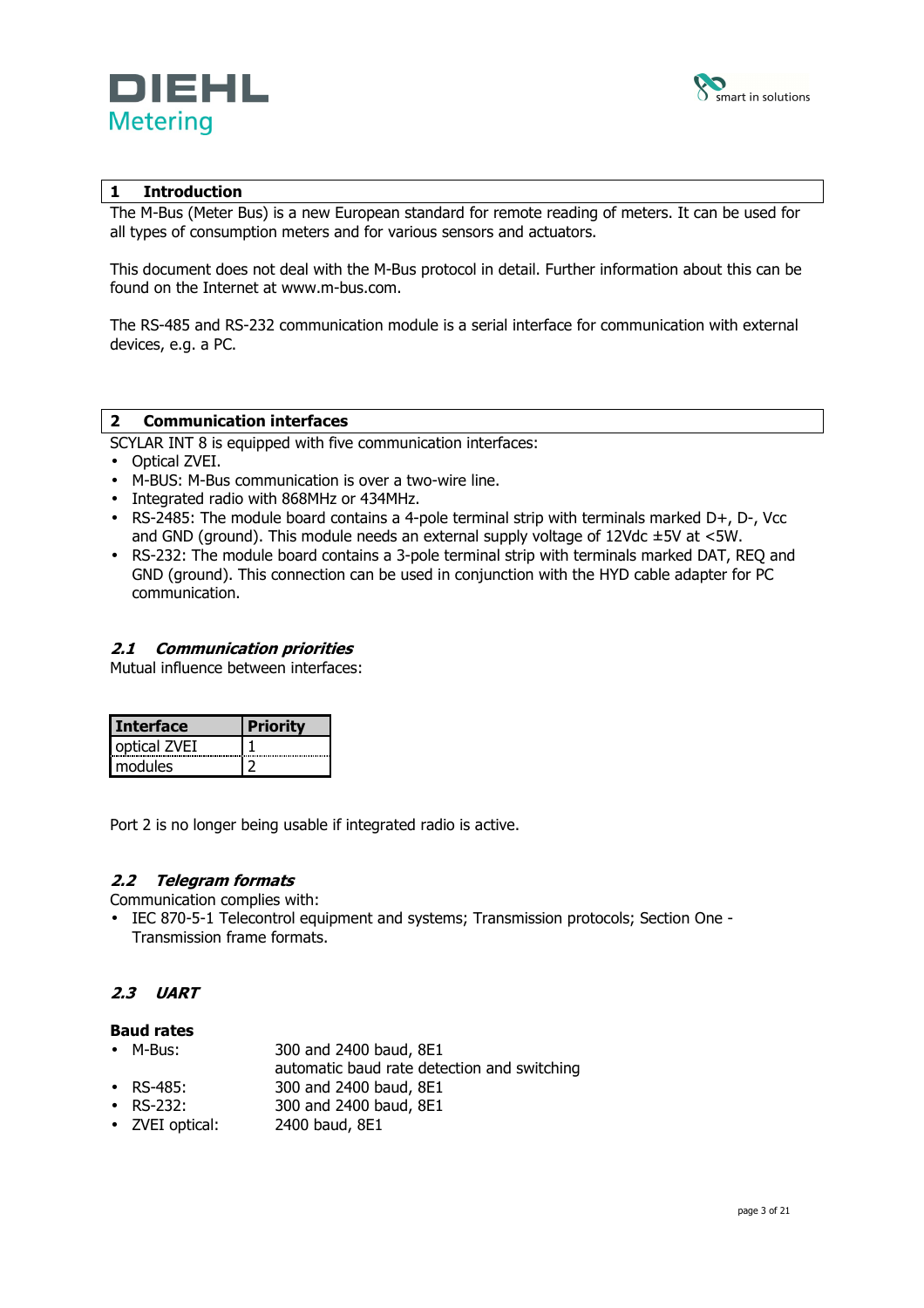



# **2.4 Protocol layer**

- 1. EN 13757-3
- 2. Data output
	- a) Variable protocol
	- b) "Least Significant Byte first" (Mode 1) for multi-byte variables
	- c) All response telegrams also available for C-1 error

# **2.5 Connection set-up for optical ZVEI**

To activate the optical ZVEI interface, a '0' - '1' bit pattern must be sent continuously at 2400 baud for 2.2 s (= 480 bytes +  $$55 + 8$  data bits + no parity + 1 stop bit). The actual communication can be started after a pause of 11 to 330 bit times (2400 baud).

# **2.6 Addressing**

The calculator can be addressed using two addressing variants: with a logic address (primary address) or by using a filter via its ex works identification (secondary address).

# **2.6.1 Selection (secondary address)**

| Request telegram: | 68 0B 0B 68 53 FD 52 NN NN NN NN HH HH ID MM CS 16 |
|-------------------|----------------------------------------------------|
| Response:         | E5 (only if filter matches)                        |

Structure of filter:

| 4-byte BCD                     | NN (serial number)       | \$F digit joker |
|--------------------------------|--------------------------|-----------------|
| 2-byte HST                     | HH (manufacturer code)   | \$FF byte joker |
| 1-byte ID (SCYLAR INT 8: \$52) | ID (identification code) | \$FF joker      |
| 1-byte SMED                    | MM (medium code)         | \$FF joker      |

After selection, the calculator can be operated via the primary address \$FD (response always with own primary address).

# **2.6.2 Deselection**

| Request telegram: | 10 40 FD CS 16                                                   |
|-------------------|------------------------------------------------------------------|
| Response:         | E5 (If the calculator is selected before, otherwise no response) |

To reliably end communication with the selected calculator, the calculator must be deselected. So the primary address \$FD is free again and can be used for communication with other calculators. The deselection can be performed with a specifically wrong filter.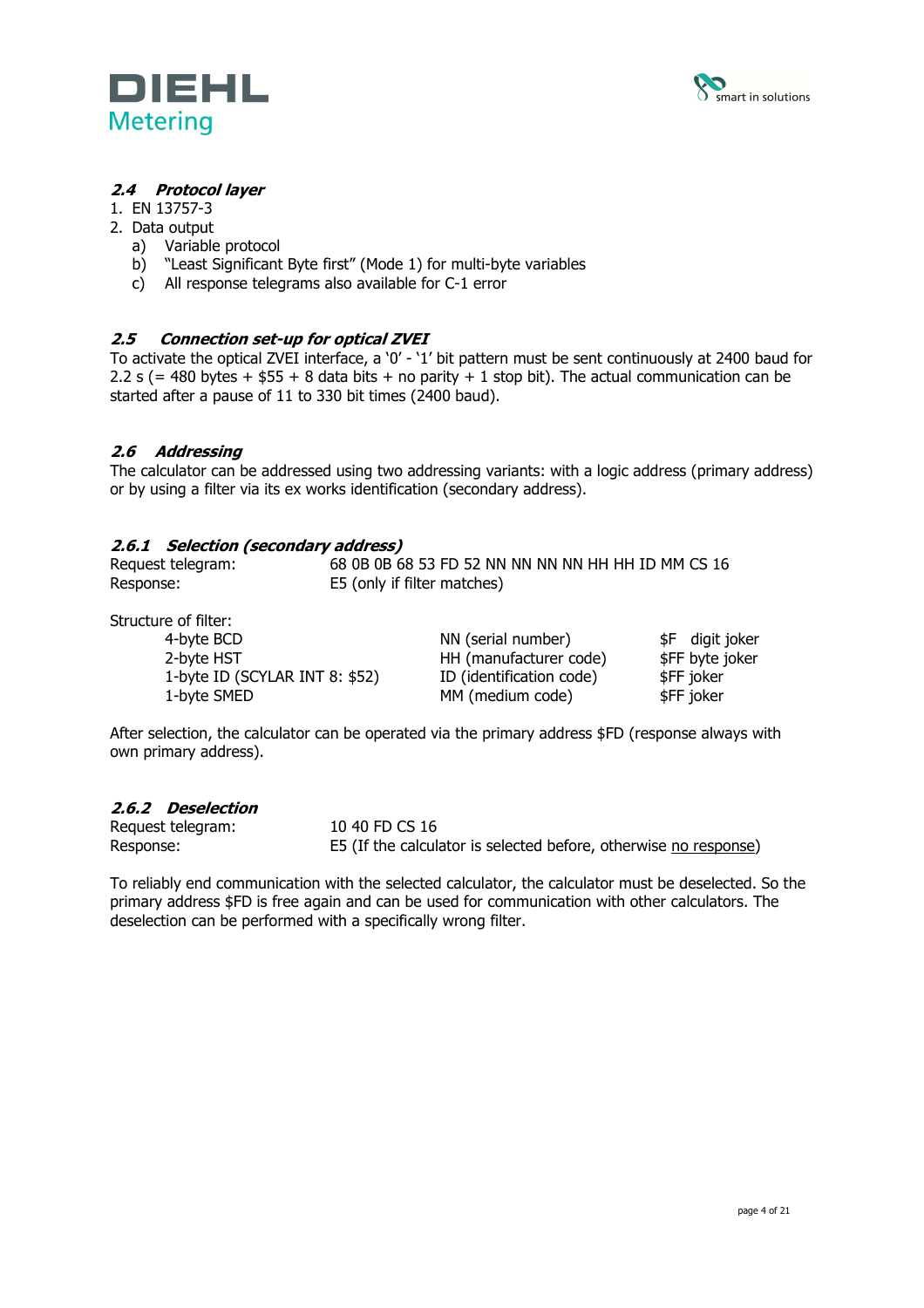



#### **3 Reading the calculator:**

#### Procedure:

- 1. Define response "Define response values"
- 2. Request response
- 3. Interpretation of data

# **3.1 Standard data reading (Application Reset 0)**

Calculator reading process always uses a long frame with the following structure:

To make sure the standard value "00" (All) is obtained, an Application Reset should be carried out with sub-code "00":

| SND_UD:                                 | "68 | 04 | 04 | 68 | 73/53 | <b>FD</b> | 50 | 00 | CS | 16'' |
|-----------------------------------------|-----|----|----|----|-------|-----------|----|----|----|------|
|                                         |     |    |    |    |       |           |    |    |    |      |
| C-field: 73 or 53                       |     |    |    |    |       |           |    |    |    |      |
| Address field: e.g. FD (equiv. to 253)  |     |    |    |    |       |           |    |    |    |      |
| CI-field:<br>50                         |     |    |    |    |       |           |    |    |    |      |
| Application Reset Sub-code: 00          |     |    |    |    |       |           |    |    |    |      |
| "00" equiv. to "All" – (see Appendix 1) |     |    |    |    |       |           |    |    |    |      |
| or e.g. "20" equiv. to "Simple Billing" |     |    |    |    |       |           |    |    |    |      |
| Checksum: CS                            |     |    |    |    |       |           |    |    |    |      |

# **3.2 Request response**

The following command must be sent to obtain a response from the calculator SCYLAR INT 8:

| <b>Request telegram:</b> | Response       |        |
|--------------------------|----------------|--------|
| REQ UD2                  | 10 7B AA CS 16 | RSP UD |

#### **3.3 Interpretation of data**

The data received basically corresponds to the protocol structure of EN13757-3. e.g.: containing the definition of units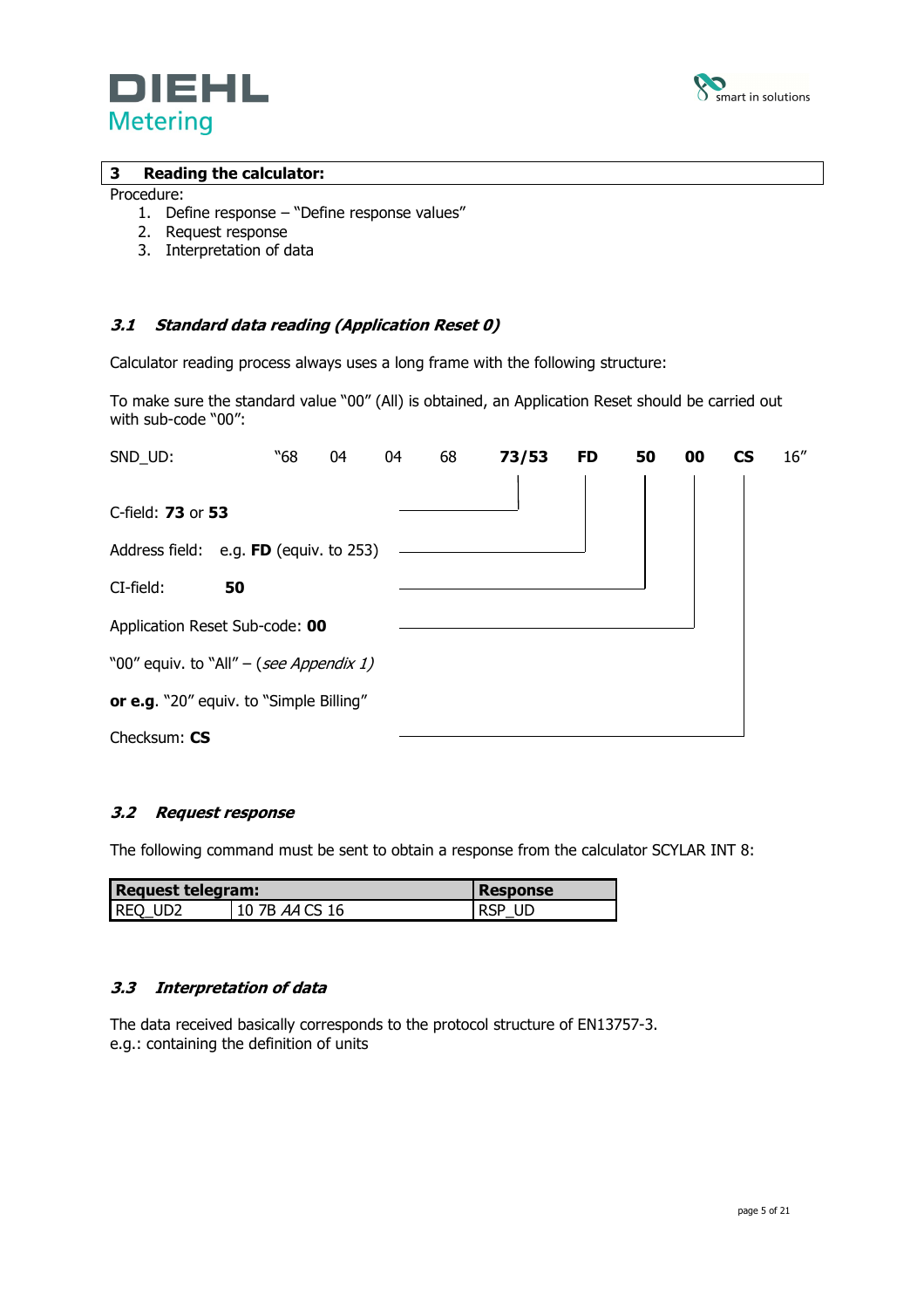



# **3.3.1 Mbus Status Byte**

| Bit      | description           | usage                          |
|----------|-----------------------|--------------------------------|
|          | reserved              |                                |
|          | any application error |                                |
|          | power low             | $E - 8E - 9$                   |
|          | permanent error       | $C - 1$                        |
|          | temporary error       | $E - 1$ , $E - 3$ , leak error |
|          | manufacturer specific | *1`                            |
|          | manufacturer specific | *1`                            |
|          | manufacturer specific | *1                             |
| $\cdots$ |                       |                                |

\*1)

| error                  |      |      | $C - 1$   E - 8   E - 1   E - 9   E - 3 |      |      | Leak $ E - 5 $<br>error |      |
|------------------------|------|------|-----------------------------------------|------|------|-------------------------|------|
| Mbus<br>status<br>Byte | 0x08 | 0x04 | 0x50                                    | 0x84 | 0xB0 | 0xF0                    | 0x10 |
| priority               | high |      |                                         |      |      |                         | low  |

# **4 Customer telegram**

Registers at each port can be read or programmed direct in the calculator.

The IZAR@SET program from Diehl Metering can be used to set the customer telegram. This program can be downloaded at:

www.diehl.com/metering (product area - download)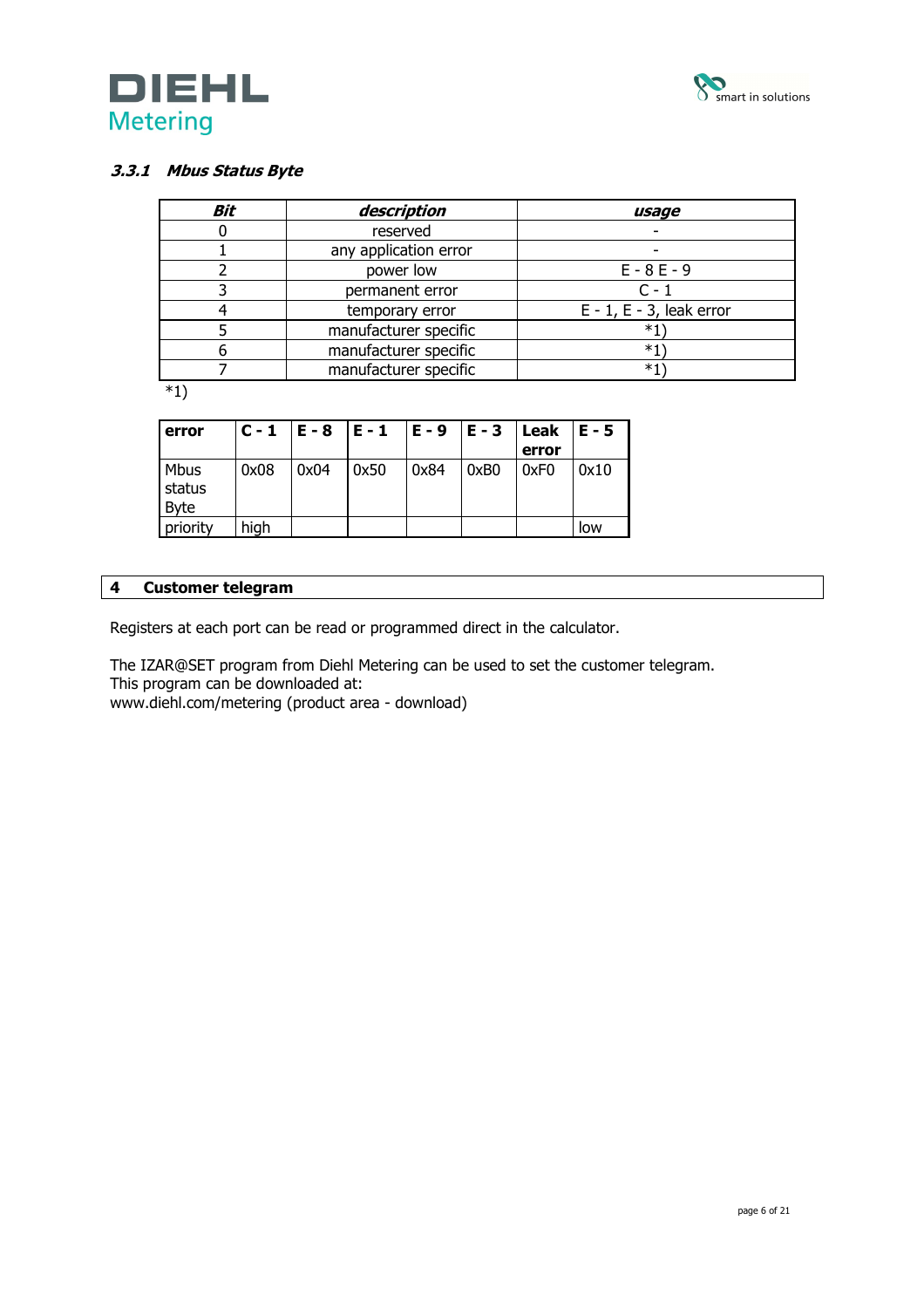



# **5 Default telegram**

From manufacture side the following telegrams are standard (if no special telegram content is agreed):

| Port1 *                          | Port <sub>2</sub>                |
|----------------------------------|----------------------------------|
| current energy                   | current energy                   |
| current tariff register 1 energy | current volume                   |
| current tariff register 2 energy | current flow rate                |
| current volume                   | current power                    |
| current power                    | current forward temperature      |
| current flow rate                | current return temperature       |
| current forward temperature      | current tariff register 1 energy |
| current return temperature       | current error hours              |
| current difference temperature   | current pulse input counter 1    |
| current operating days           | current pulse input counter 2    |
| current time                     |                                  |
| accounting date 1 - energy       |                                  |
| accounting date 1 - volume       |                                  |
| accounting date 1 - tariff 1     |                                  |
| accounting date 1 - tariff 2     |                                  |
| accounting date 1 - date         |                                  |

\* Application Reset Subcode 0x30

**Information:** 

**If the user telegram is empty, the calculator sends instead of an empty protocol the Application Reset Subcode 0x30 – protocol.** 

**This is identical to the standard protocol Port 2. (Port 2 is fix predefined with Application Reset Subcode 0x30)**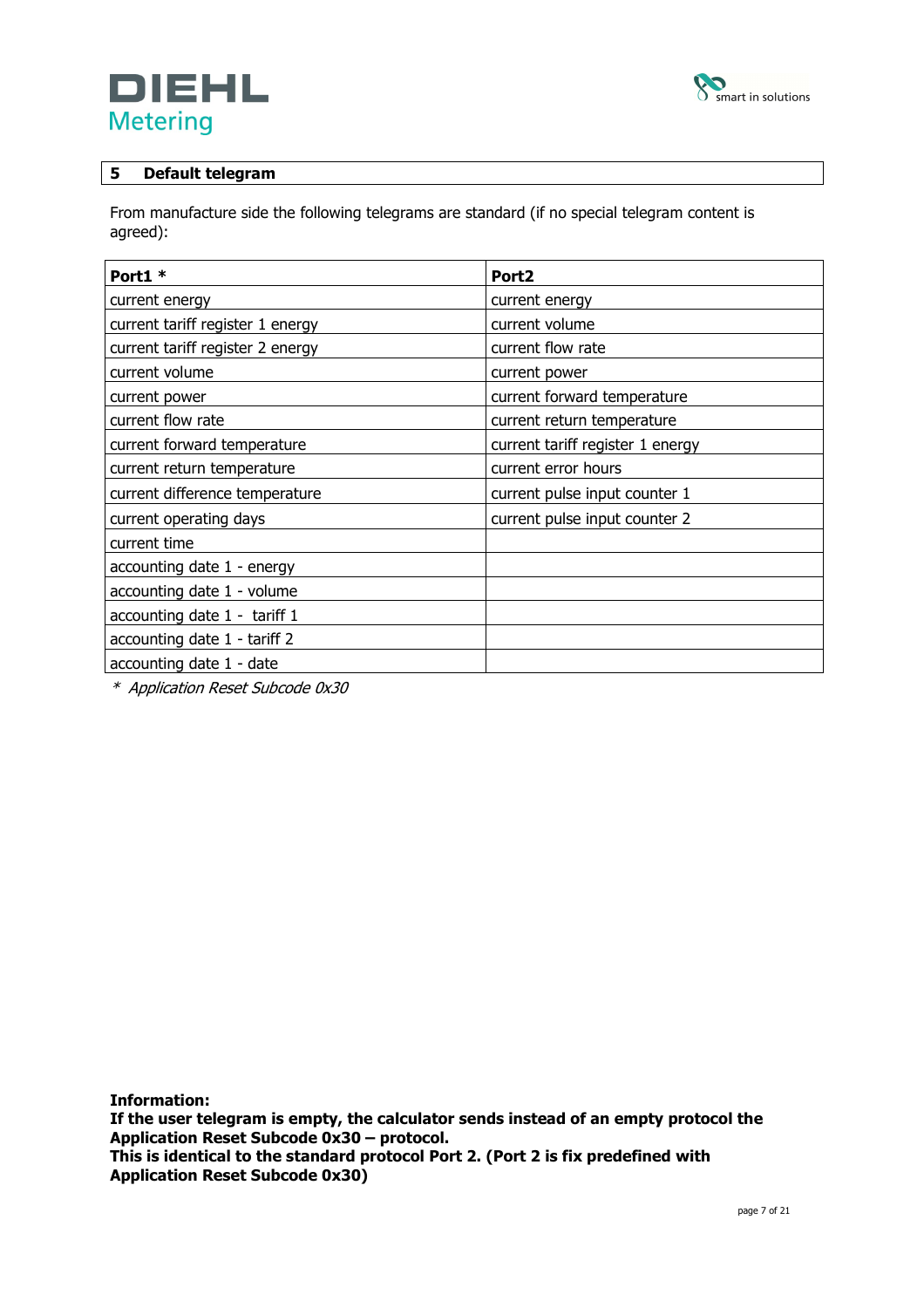



# **6 Calculator Parameterisation**

The calculator is equipped with a number of registers that can be set without breaking the calibration seal.

# **6.1 Structure of instruction set**

| <b>Byte</b>      | <b>Meaning</b>             | Description/content/value   |
|------------------|----------------------------|-----------------------------|
|                  | Header Long Frame (HLF)    |                             |
| HLF <sub>1</sub> | 1st start character        | \$68                        |
| HLF <sub>2</sub> | Long field                 | $3 + x$                     |
| HLF <sub>3</sub> | Long field                 | $3 + x$                     |
| HLF4             | 2nd start character        | \$68                        |
| HLF <sub>5</sub> | C-field                    | \$53 SND UD                 |
| HLF 6            | A-field                    | (Bus) address of calculator |
| HLF <sub>7</sub> | CI-field                   | \$51 data send mode 1       |
|                  | Variable Data Blocks (VDB) |                             |
| $VDB$ 1          |                            |                             |
| VDB x            |                            |                             |
|                  | End of Long Frame (ALF)    |                             |
| ALF <sub>1</sub> | Checksum                   |                             |
| ALF <sub>2</sub> | Stop character             | \$16                        |
|                  |                            |                             |

# **6.2 Date and time**

The date and time can be changed with the following telegram:

Send: \$68 \$09 \$09 \$68 \$53 \$ FE \$51 **\$04 \$6D [Date Time (4 Byte Mbus Type F)]** Check \$16

Example: 03/22/2011 08:30

\$68 \$09 \$09 \$68 \$53 \$FE \$51 **\$04 \$6D \$1E \$08 \$76 \$13** \$00 \$16

answer: \$E5

# **6.3 New primary address**

Send: \$68 \$06 \$06 \$68 \$53 \$FE \$51 **\$01 \$7A [Address]** Check \$16

Example (address 5):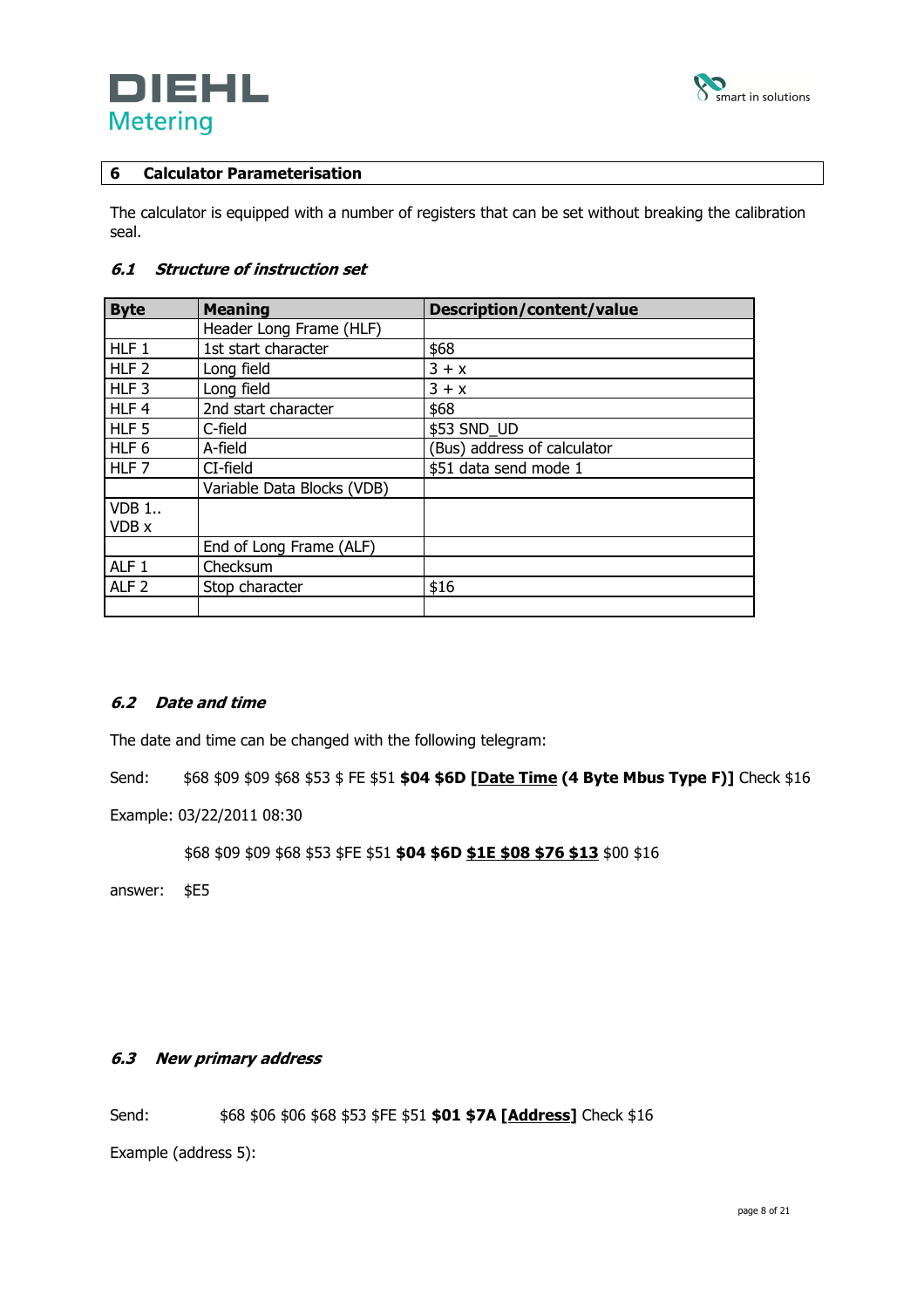



\$68 \$06 \$06 \$68 \$53 \$FE \$51 **\$01 \$7A \$05** \$22 \$16

answer: \$E5

#### **6.4 Serial number / customer number**

The new calculator number NNUM can be defined with the following telegram: 4-byte BCD

Send: \$68 \$09 \$09 \$68 \$53 \$FE \$51 **\$0C \$79 [NNUM] Check** \$16

Example (SN 12345678):

\$68 \$09 \$09 \$68 \$53 \$FE \$51 **\$0C \$79 \$78 \$56 \$34 \$12** \$3B \$16

answer: \$E5

**Note: The NNUM is part of the secondary address.** 

# **6.5 New reading date 1**

Programming a new future reading date 1 (data type G).

Send: \$68 \$08 \$08 \$68 \$73 \$FE \$51 **\$42 \$EC \$7E [Set Accounting Date1] Check** \$16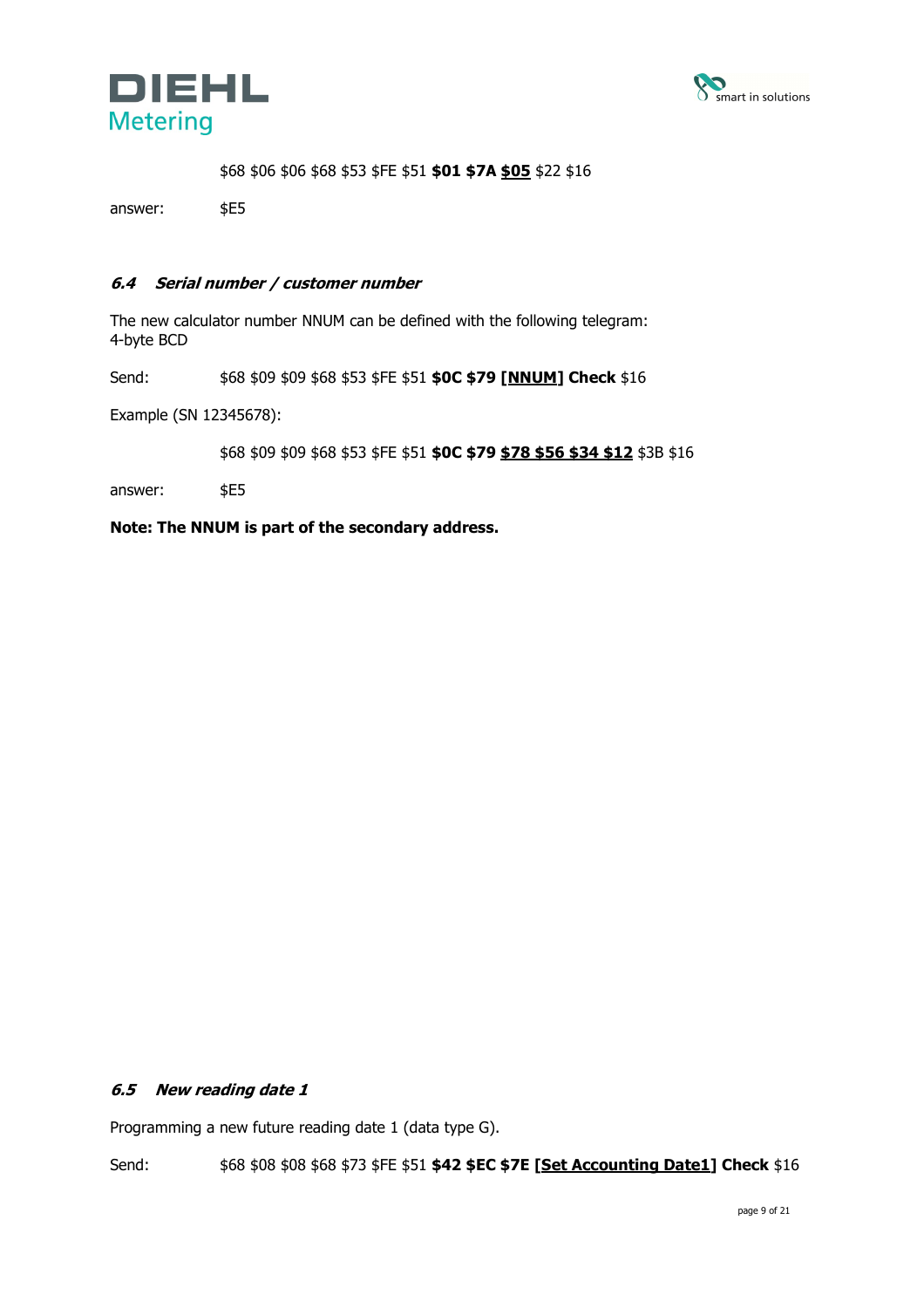



Example: 06/01/2012

\$68 \$08 \$08 \$68 \$73 \$FE \$51 **\$42 \$EC \$7E \$81 \$16** \$04 \$16

answer: \$E5

# **6.6 New reading date 2**

Programming a new future reading date 2 (data type G).

Send: \$68 \$09 \$09 \$68 \$73 \$FE \$51 **\$C2 \$01 \$EC \$7E [Set Accounting Date2] Check** \$16 Example: 12/31/2012 \$68 \$09 \$09 \$68 \$73 \$FE \$51 **\$C2 \$01 \$EC \$7E \$9F \$1C** \$AA \$16 answer: \$E5

# **6.7 Pulse input counter 1**

If IMPIN1PL = 0, IMPCNT1 can be changed. This programming facility can be disabled by HYD! 4-byte BCD

Send: \$68 \$0B \$0B \$68 \$73 \$FE \$51 **\$8C \$40 \$FD \$3A [Set IMPCNT1]** Check \$16

Example (55667788):

\$68 \$0B \$0B \$68 \$73 \$FE \$51 **\$8C \$40 \$FD \$3A \$88 \$77 \$66 \$55** \$7F \$16

answer: \$E5

# **6.8 Pulse input counter 2**

If IMPIN2PL = 0, IMPCNT2 can be changed. This programming facility can be disabled by HYD!

4-byte BCD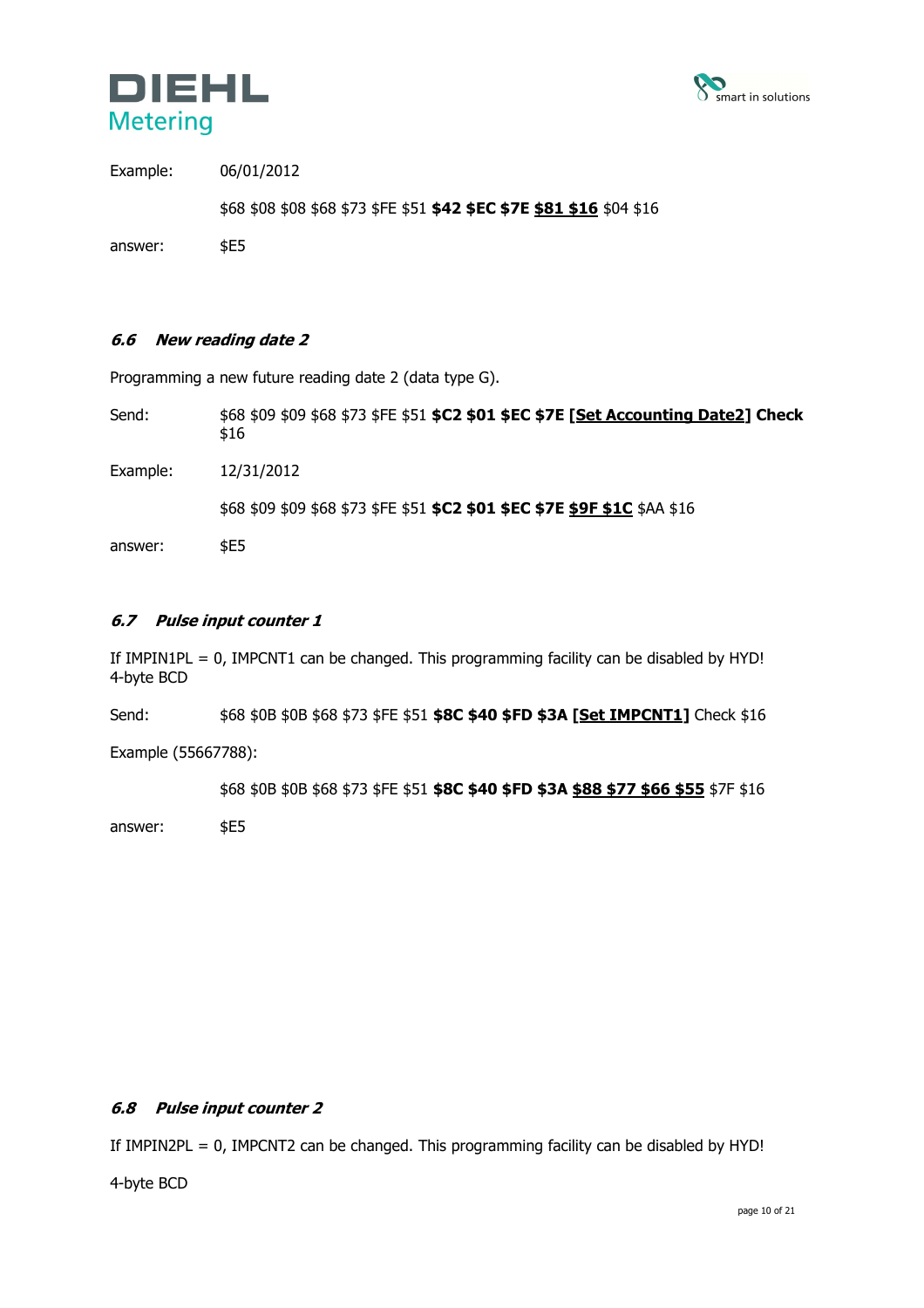



Send: \$68 \$0C \$0C \$68 \$53 \$FE \$51 **\$8C \$80 \$40 \$FD \$3A [Set IMPCNT2]** Check \$16 Example (66554433):

\$68 \$0C \$0C \$68 \$53 \$FE \$51 **\$8C \$80 \$40 \$FD 3A \$33 \$44 \$55 \$66** \$57 \$16 answer: \$E5

# **6.9 Clearing operating days**

If NCLROTC = 0, ONTIME can be cleared in the field by communication. 2 byte BCD

Send: \$68 \$07 \$07 \$68 \$53 \$FE \$51 **\$0A \$27 [clear operation days]** Check \$16

Example (clearing):

\$68 \$07 \$07 \$68 \$53 \$FE \$51 **\$0A \$27 \$00 \$00** \$D3 \$16

answer: E5

#### **6.10 Clearing error hour counter**

If NCLREDC = 0, ERRDAY can be cleared in the field by communication. 2 byte BCD

Send: \$68 \$08 \$08 \$68 \$73 \$FE \$51 **\$0A \$A6 \$18 [clear error hours]** Check \$16

Example (clearing):

\$68 \$08 \$08 \$68 \$73 \$FE \$51 **\$0A \$AC \$18 \$00 \$00** \$90 \$16

answer: E5

# **6.11 Send application reset subcode (App.Rst.)**

(see also the appendix)

Send: \$68 \$04 \$04 \$68 \$53 \$FE \$50 **[App.Rst.]** Check \$16

Example (App.Rst. C0): \$68 \$04 \$04 \$68 \$53 \$FE \$50 **\$C0** \$61 \$16

answer: \$E5

#### **6.12 Periodical Log**

The periodical log, which has got a size of 24 data blocks, is located in the EEPROM at address 0x1880 up to 0x28FF with 64 byte (\$40) per data block. The addresses of the data blocks per storage are located at 0x1880, 0x18C0, 0x1900, 0x1940, 0x1980, ….. 0x1E00, 0x1E40.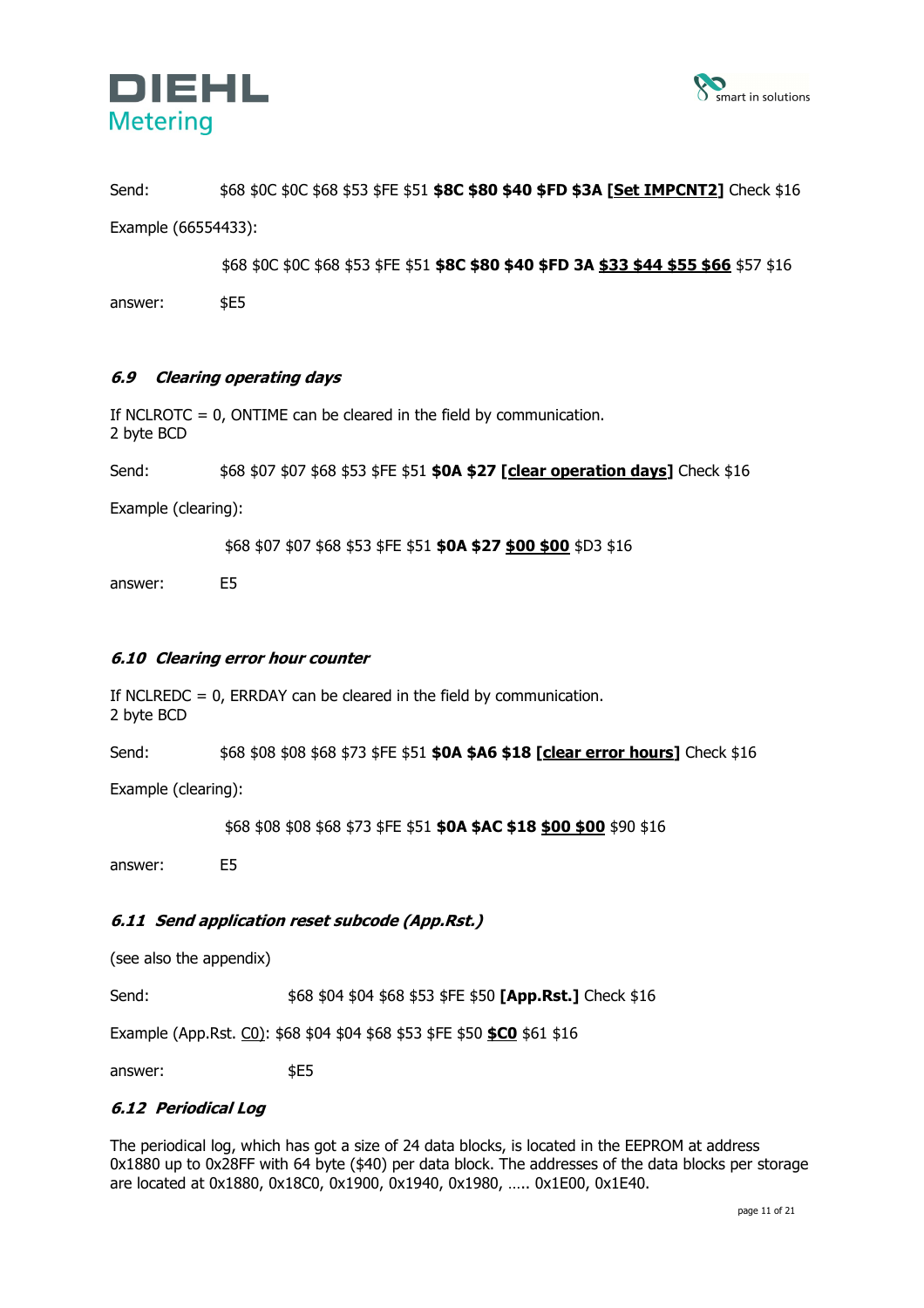



A description how to read the calculator, see 6.14. 12 readings are necessary to get the whole periodical log. With each reading you get 2 data blocks.

Each entry has the following structure:

|           | <b>Value</b>                         | <b>Size</b> | <b>Type</b>                    | <b>Address</b> |
|-----------|--------------------------------------|-------------|--------------------------------|----------------|
| ٠         | Date and time stamp                  | 2 Byte      | MBus type G                    | 0              |
|           | Energy resolution as LCD             | 4 Byte      | <b>BCD</b>                     | $\overline{2}$ |
|           | Tariff register 1 as LCD             | 4 Byte      | <b>BCD</b>                     | 6              |
|           | Tariff register 2 as LCD             | 4 Byte      | <b>BCD</b>                     | 10             |
| ٠         | Volume resolution as LCD             | 4 Byte      | <b>BCD</b>                     | 14             |
|           | Pulse input counter 1                | 4 Byte      | <b>BCD</b>                     | 18             |
|           | Pulse input counter 2                | 4 Byte      | <b>BCD</b>                     | 22             |
|           | Tariff definition 1                  | 2 Byte      | HY spec.                       | 26             |
| ٠         | Tariff definition 2                  | 2 Byte      | HY spec.                       | 28             |
|           | Definition pulse input counter 1     | 1 Byte      | HY spec.                       | 30             |
|           | Definition pulse input counter 2     | 1 Byte      | HY spec.                       | 31             |
| ٠         | Error hour counter                   | 2 Byte      | <b>BCD</b>                     | 32             |
| $\bullet$ | Maximum flow rate                    | 3 Byte      | <b>BCD</b>                     | 34             |
|           | Time maximum flow rate               | 2 Byte      | MBus type F (Lbyte)            | 37             |
|           | Date maximum flow rate               | 2 Byte      | MBus type G                    | 39             |
| ٠         | Maximum power                        | 4 Byte      | <b>BCD</b>                     | 41             |
| $\bullet$ | Time maximum power                   | 2 Byte      | MBus type F (Lbyte)            | 45             |
|           | Date maximum power                   | 2 Byte      | MBus type G                    | 47             |
|           | <b>ONTIME</b> (operating days)       | 2 Byte      | <b>BCD</b>                     | 49             |
| ٠         | Maximum/ average forward temperature | 2 Byte      | HEX $(0.1$ <sup>o</sup> C res) | 51             |
| $\bullet$ | Time maximum forward temperature     | 2 Byte      | MBus type F (Lbyte)            | 53             |
| ٠         | Date maximum forward temperature     | 2 Byte      | MBus type G                    | 55             |
| $\bullet$ | Maximum/ average return temperature  | 2 Byte      | HEX $(0.1$ <sup>o</sup> C res) | 57             |
|           | Time maximum return temperature      | 2 Byte      | MBus type F (Lbyte)            | 60             |
| ٠         | Date maximum return temperature      | 2 Byte      | MBus type G                    | 62             |

# **6.12.1 Reading**

As described in 6.14

Collect data (read pointer is always incremented by data block size)

- Check address, as possibly wrong if communication error
- Interpret response

# **6.12.2 Deletion**

Deletion is not possible in the field and therefore not described here.

#### **6.13 Deleting error log**

The event memory with a capacity of 127 entries is located in the EEPROM at address 0x1680 to 0x1880, with 4 bytes per entry. The administration data is located at address 0x00.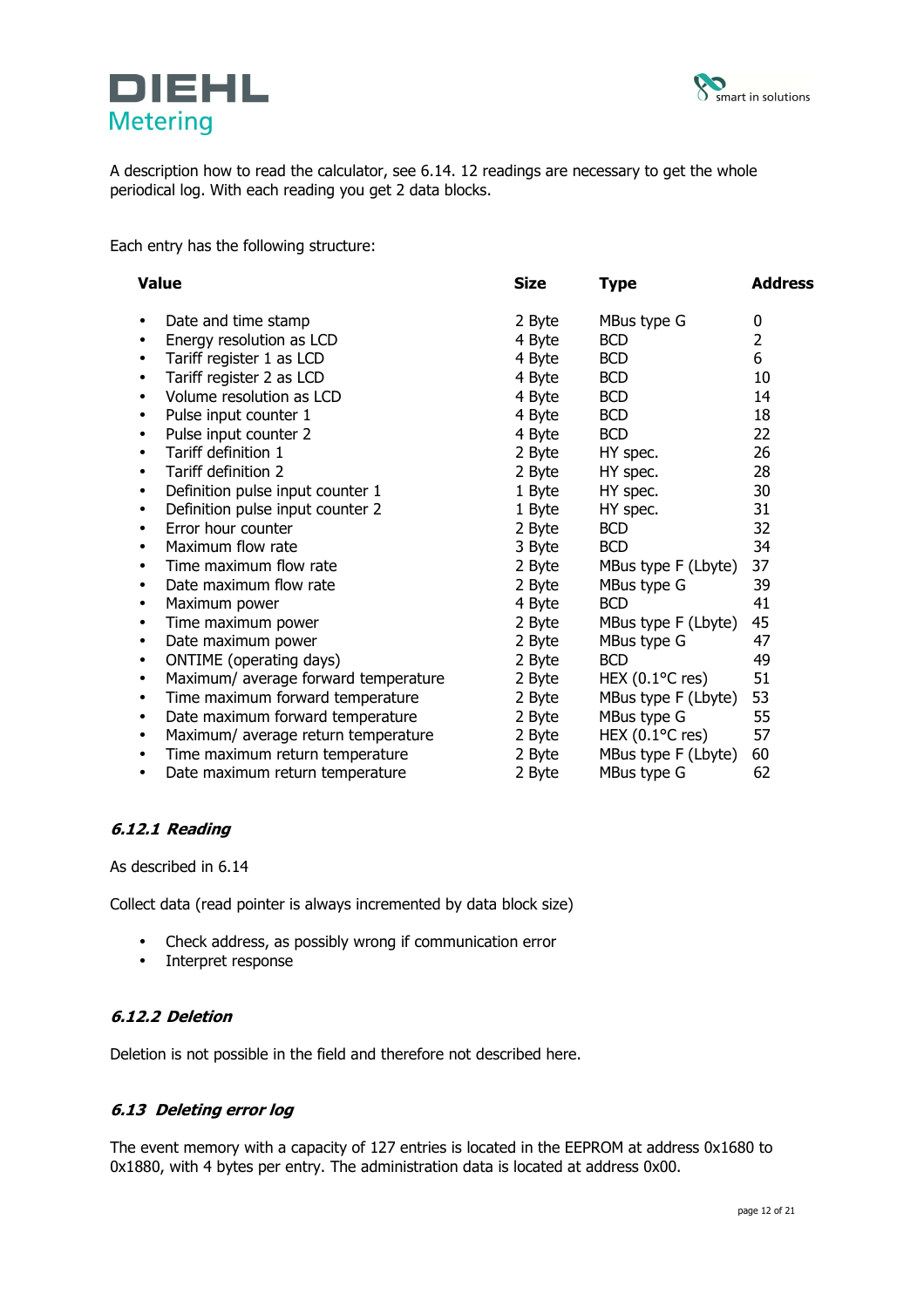



| address:               | <b>EEPROM</b> |
|------------------------|---------------|
| communication address: | 0x1680        |
| EEPROM address:        | 0x280         |
| length:                | 0x200         |

example:

| address  | value                       | type              |
|----------|-----------------------------|-------------------|
| 0x1680   | ondex content next storrage | hex mask $= 0x7C$ |
| 0x1682   | date last delete            | MBus type G       |
| 0x1684   | index content "0"           |                   |
| 0x1688   | index content "1"           |                   |
| $\cdots$ |                             |                   |
| 0x1880   | index content "127"         |                   |

#### every entry is structured as follows:

| 1. byte         | 2. byte |      | 3. byte with event               | 4. byte mit source |                 |  |
|-----------------|---------|------|----------------------------------|--------------------|-----------------|--|
| date MBus Typ G |         | 0x01 | C-1 checksum error               | 0x1F               | hour            |  |
|                 |         | 0x02 | E-8 mains supply lack backup     | 0x20               | low bit SFCNT   |  |
|                 | 0x04    |      | E-1 error temperature- measuring | 0x40               | reset ONTIME or |  |
|                 |         | 0x20 | leakage error at input 1         |                    | <b>ERRHOUR</b>  |  |
|                 |         | 0x40 | leakage error at input 2         |                    |                 |  |
|                 |         | 0x80 | protection seal                  |                    |                 |  |

A description how to read the calculator, see 6.14. 4 readings are necessary to get the whole error log.

# **6.14 Data memory read**

Define answer:

- Send App.Res.SubCode 0xC0
- Set read pointer

Due to the size of the specific memory must be read several times if necessary.

# **6.14.1 Set read pointer (Insert address)**

send: \$68 \$09 \$09 \$68 \$53 \$FE \$51 **\$03 \$FD \$1F [AdrLo AdrHi] \$80** [Check] \$16

Example memory error (0x1680; length \$80):

\$68 \$09 \$09 \$68 \$53 \$FE \$51 **\$03 \$FD \$1F \$80 \$16 \$80** \$F7 \$16

answer: \$E5

# **6.14.2 Reading (REQ\_UD2) – 128 Byte**

send:  $$10 $7B $FE $79 $16$ 

answer: [defined telegram] – may be interpreted in accordance with appendix.

# **7 Appendix 1**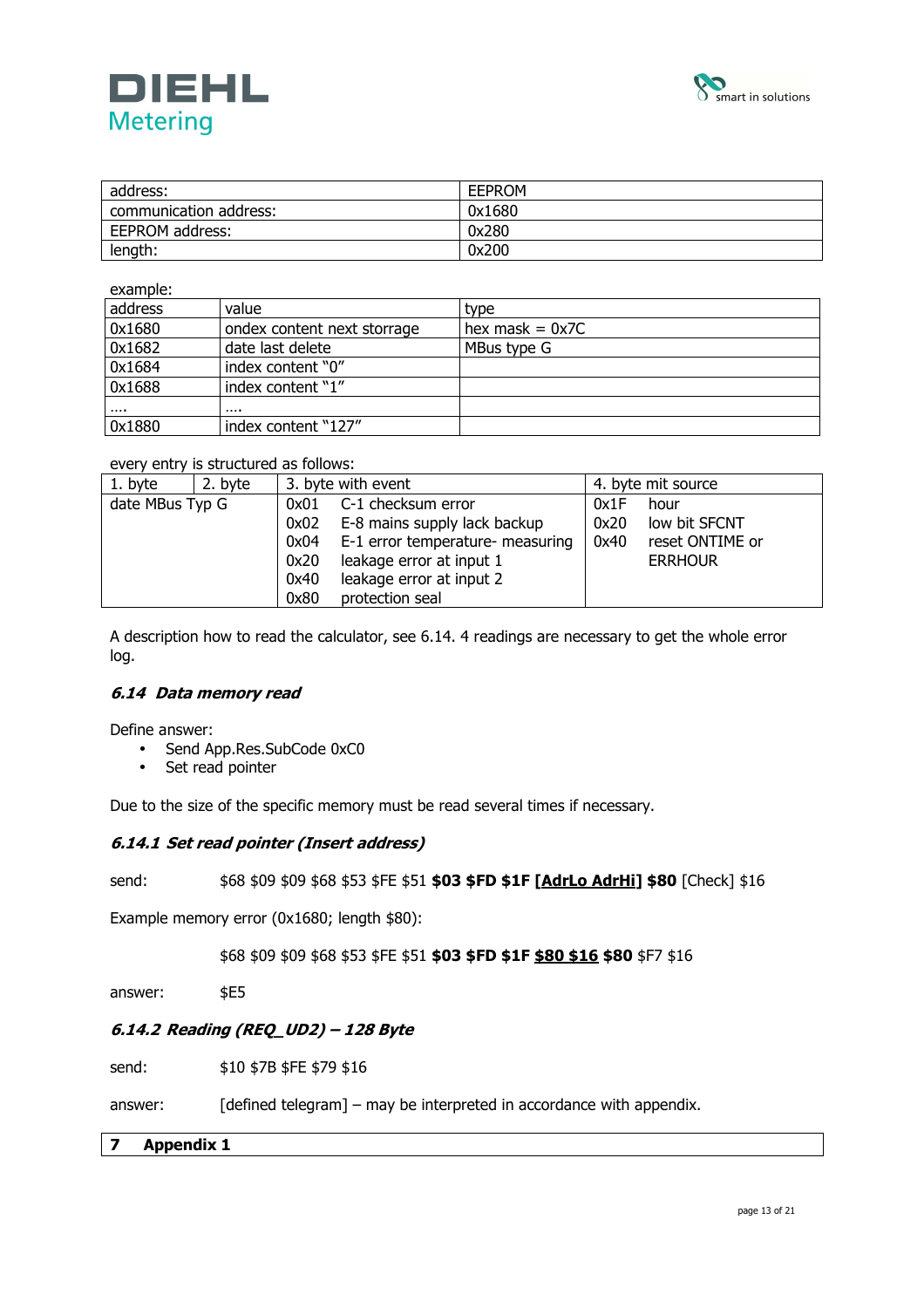



# Application Reset Subcode:

| Application Reset-Subcode | Telegram data                                                   |  |
|---------------------------|-----------------------------------------------------------------|--|
| 0x00                      | current energy                                                  |  |
| "All"                     | current tariff register 1                                       |  |
|                           | current tariff register v2                                      |  |
|                           | current volume                                                  |  |
|                           | current power                                                   |  |
|                           | current flow rate                                               |  |
|                           | current forward temperature                                     |  |
|                           | current return temperature                                      |  |
|                           | current difference temperature                                  |  |
|                           | current operating days                                          |  |
|                           | current date and time                                           |  |
|                           | Accounting date1 (storage number = $1$ )                        |  |
|                           | energy<br>$\bullet$                                             |  |
|                           | volume<br>$\bullet$                                             |  |
|                           | tariff register1<br>$\bullet$                                   |  |
|                           | tariff register2<br>$\bullet$                                   |  |
|                           | date<br>$\bullet$                                               |  |
|                           | date next accounting date1                                      |  |
|                           | Accounting date2 (storage number = 3)                           |  |
|                           | energy<br>٠                                                     |  |
|                           | volume                                                          |  |
|                           | tariff register1<br>$\bullet$                                   |  |
|                           | tariff register2<br>$\bullet$                                   |  |
|                           | date<br>$\bullet$                                               |  |
|                           | date next accounting date2                                      |  |
|                           | Pulse in-Register<br>current pulse input counter 1<br>$\bullet$ |  |
|                           | current pulse input counter 2                                   |  |
|                           |                                                                 |  |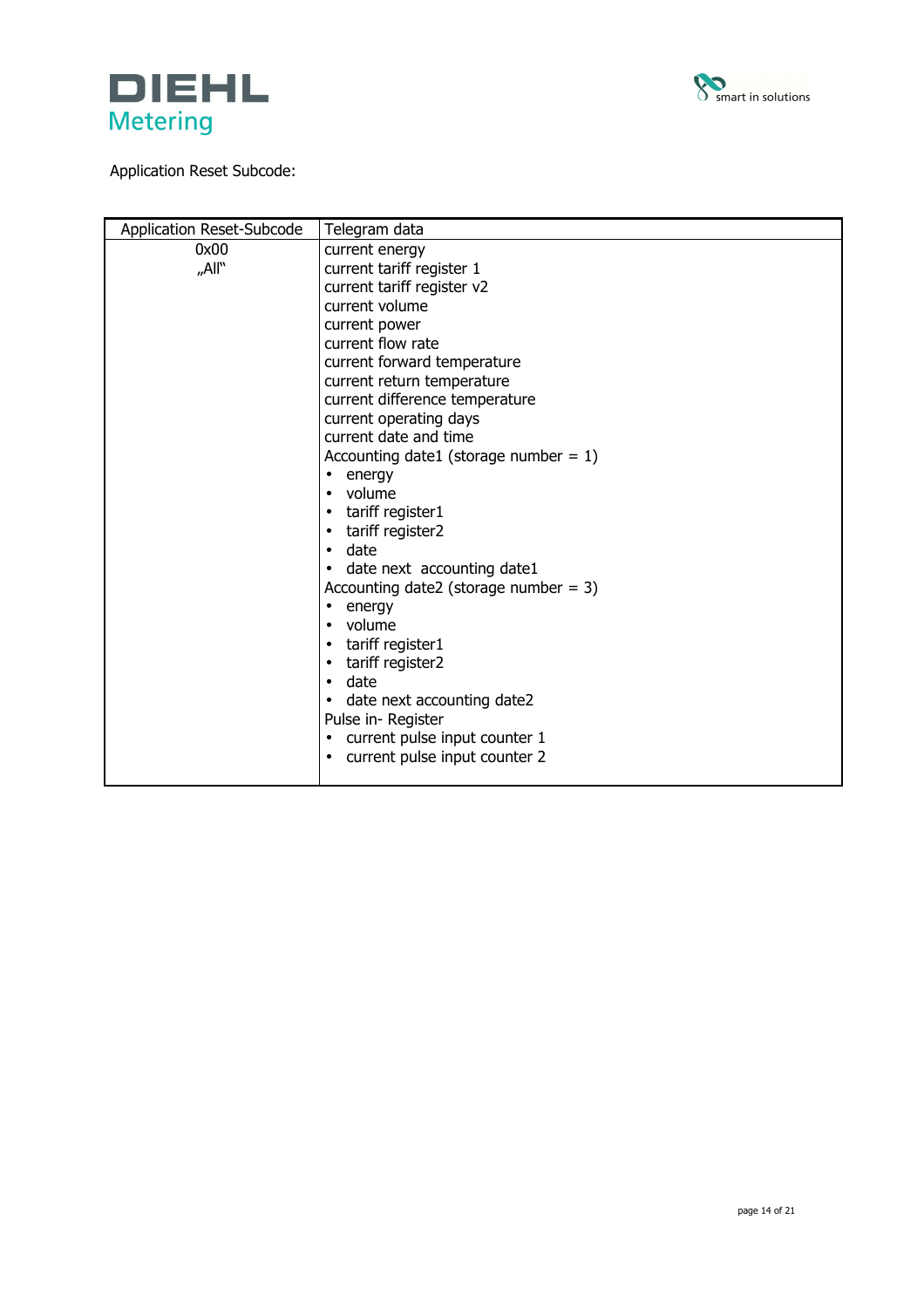



| 0x10        | current energy                                         |  |  |
|-------------|--------------------------------------------------------|--|--|
| "User data" | current tariff register 1                              |  |  |
|             | current tariff register 2                              |  |  |
|             | current volume                                         |  |  |
|             | current power                                          |  |  |
|             | current flow rate                                      |  |  |
|             | current forward temperature                            |  |  |
|             | current return temperature                             |  |  |
|             | current difference temperature                         |  |  |
|             | current operating days                                 |  |  |
|             | current date and time                                  |  |  |
|             | Accounting date1 (storage number = $1$ )               |  |  |
|             | $\bullet$ energy                                       |  |  |
|             | • volume                                               |  |  |
|             | tariff register 1<br>$\bullet$                         |  |  |
|             | • tariff register 2                                    |  |  |
|             | $\bullet$ date                                         |  |  |
|             | date next accounting date1<br>$\bullet$                |  |  |
|             | Accounting date2 (storage number = $3$ )               |  |  |
|             | $\bullet$ energy                                       |  |  |
|             | • volume                                               |  |  |
|             | tariff register 1<br>٠                                 |  |  |
|             | tariff register 2<br>٠                                 |  |  |
|             | $\bullet$ date                                         |  |  |
|             | date next accounting date2<br>$\bullet$                |  |  |
|             | Accounting date1 previous year (storage number $= 2$ ) |  |  |
|             | energy<br>٠                                            |  |  |
|             | volume<br>$\bullet$                                    |  |  |
|             | tariff register 1<br>٠                                 |  |  |
|             | tariff register 2<br>٠                                 |  |  |
|             | date<br>$\bullet$                                      |  |  |
|             | Accounting date2 previous year (storage number = $4$ ) |  |  |
|             | energy<br>٠                                            |  |  |
|             | volume<br>$\bullet$                                    |  |  |
|             | tariff register 1<br>$\bullet$                         |  |  |
|             | tariff register 2<br>$\bullet$                         |  |  |
|             | date<br>$\bullet$                                      |  |  |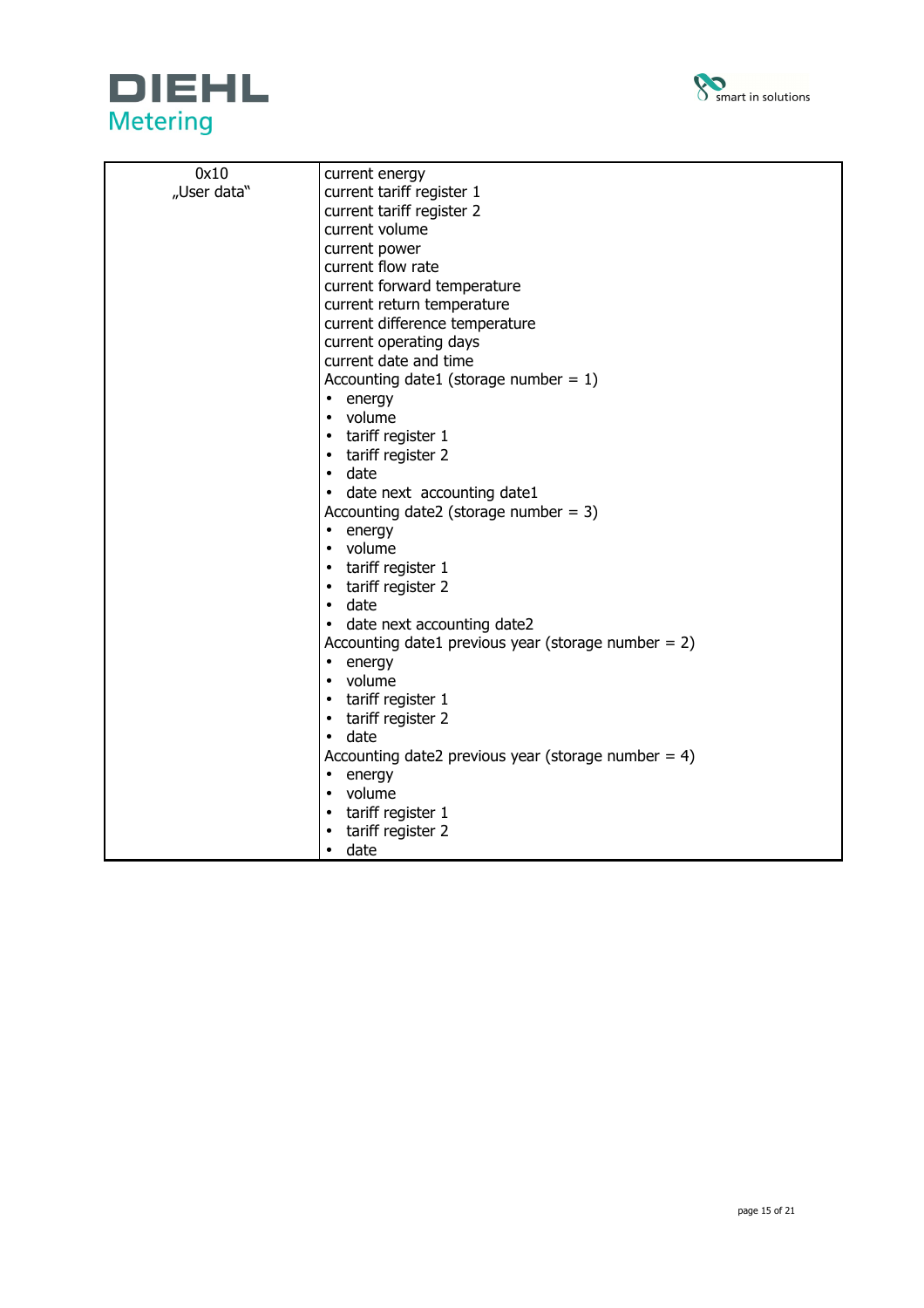



| 0x20                   | like 1 or                                                   |
|------------------------|-------------------------------------------------------------|
| "Simple billing"       | current date and time                                       |
|                        | current energy                                              |
|                        | current tariff register 1                                   |
|                        | Accounting date1 (storage number = $1$ )                    |
|                        | energy<br>$\bullet$                                         |
|                        | tariff register 1<br>$\bullet$                              |
|                        | date<br>$\bullet$                                           |
|                        | date next accounting date1<br>$\bullet$                     |
|                        | current volume                                              |
|                        |                                                             |
|                        | current forward temperature                                 |
|                        | current return temperature                                  |
|                        | current flow rate                                           |
|                        | current power                                               |
|                        | <b>GLYKOLTEXT</b>                                           |
|                        | <b>PULSTEXT</b>                                             |
|                        | <b>TENR</b>                                                 |
|                        | HistoryLog2 data                                            |
| 0x30                   | current energy                                              |
| "Enhanced billing"     | current volume                                              |
|                        | current flow rate                                           |
|                        | current forward temperature                                 |
|                        | current return temperature                                  |
|                        | current tariff register 1                                   |
|                        | current error hours                                         |
|                        | Pulse in- Register at mounted pulse input module            |
|                        | current pulse input counter 1<br>$\bullet$                  |
|                        | current pulse input counter 2                               |
|                        | tariff enable 2                                             |
| 0x40                   | current energy                                              |
| "Multi tariff billing" | current volume                                              |
|                        | current tariff register 1                                   |
|                        | current tariff register 2                                   |
|                        | current pulse input counter 1 at mounted pulse input module |
|                        | current operating days                                      |
|                        | current error hours                                         |
|                        | current flow rate                                           |
|                        | current power                                               |
|                        | current forward temperature                                 |
|                        | current return temperature                                  |
|                        | Periodical Log 0 last values (storage number = $5$ )        |
|                        | date<br>$\bullet$                                           |
|                        |                                                             |
|                        | energy<br>$\bullet$<br>volume                               |
|                        | pulse input counter 1                                       |
|                        |                                                             |
|                        | tariff register 1                                           |
|                        | operating days                                              |
|                        | error hours                                                 |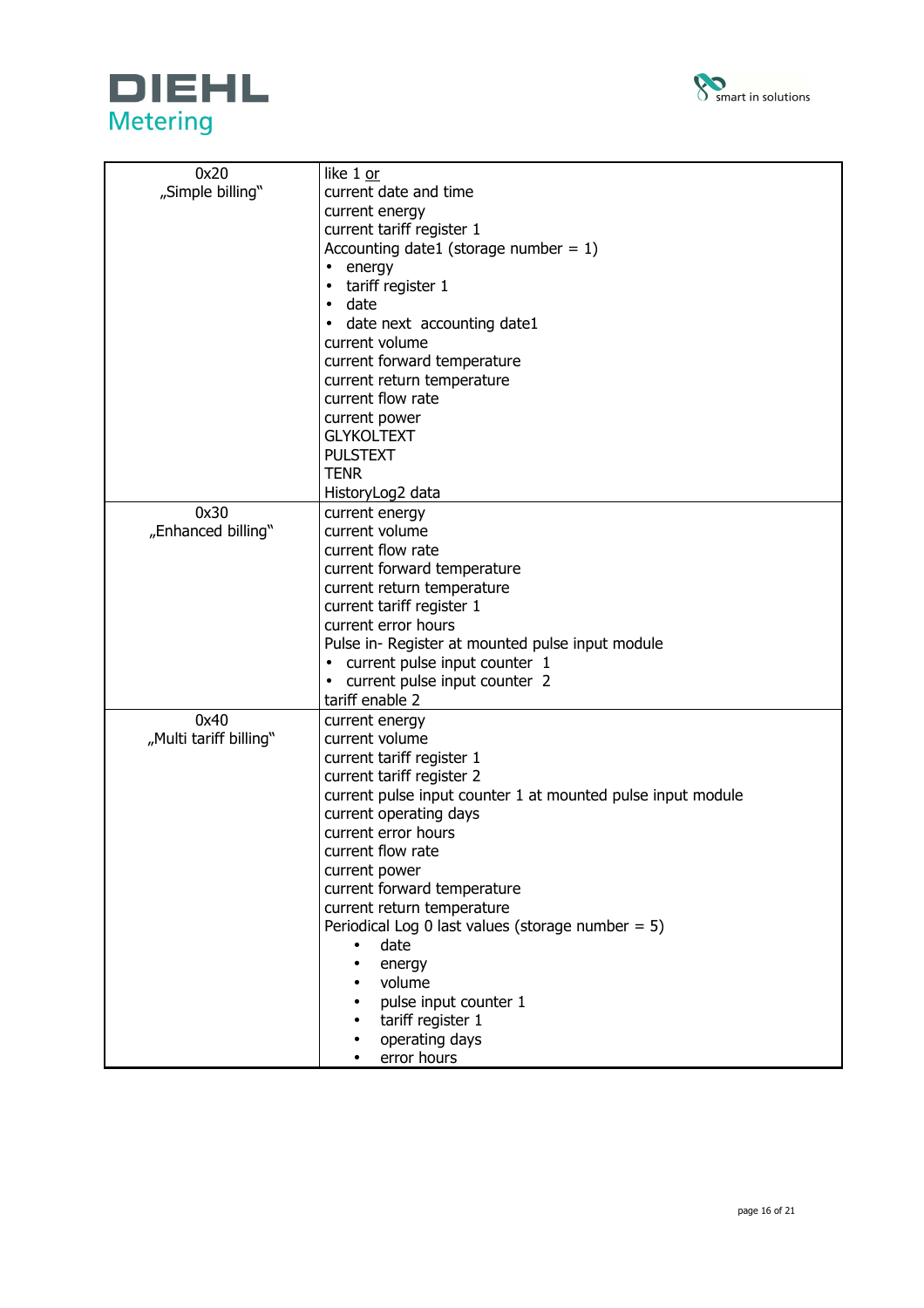



| 0x50                       | current energy                                     |
|----------------------------|----------------------------------------------------|
| "Instant values"           | current tariff register 1                          |
|                            | current tariff register 2                          |
|                            | current volume                                     |
|                            | current power                                      |
|                            | current flow rate                                  |
|                            | current forward temperature                        |
|                            | current return temperature                         |
|                            | current operating days                             |
|                            | current error hours                                |
| 0x60                       | manufacturer specific data number 4                |
| "Load Management values    | 0x0F 0x04                                          |
| for management"            | SWVER READPTR data (number = READLEN)              |
|                            | READPTR is incremented by every readout by READLEN |
| 0x70                       | like 1                                             |
| "Reserved"                 |                                                    |
| 0x80                       | current date and time                              |
| "Installation and startup" | date next accounting date1                         |
|                            | date next accounting date2                         |
|                            | software version                                   |
| 0xB0                       | manufacturer specific data number 4                |
| "Manufacturing"            | 0x0F 0x04<br>$\bullet$                             |
|                            | SWVER READPTR <i>data (number = READLEN)</i>       |
|                            | READPTR is incremented by every readout by READLEN |
| 0xC0                       | like 0xB0 without init READPTR and READLEN         |
| "Development"              |                                                    |
| 0xD0                       | current energy                                     |
| "Selftest"                 | current date and time                              |
| 0xE0                       | like 0                                             |
| "Reserved"                 |                                                    |
| 0xF <sub>0</sub>           | Adjustable telegram                                |
| "Reserved"                 |                                                    |

# **8 Appendix 2**

# **8.1 MBus Units**

All transmitted values are coded according to EN 13757-3.

# **8.2 Coding of units**

| Value type | Display unit at field mode | <b>VIF</b> |
|------------|----------------------------|------------|
| energy     | 0.001 kWh                  | 0x03       |
|            | 0.01 kWh                   | 0x04       |
|            | $0.1$ kWh                  | 0x05       |
|            | 1 kWh                      | 0x06       |
|            | 0.001 MWh                  | 0x06       |
|            | 0.01 MWh                   | 0x07       |
|            | 0.1 MWh                    | 0xFB 0x00  |
|            | 1 MWh                      | 0xFB 0x01  |
|            | $0.001$ GJ                 | 0x0E       |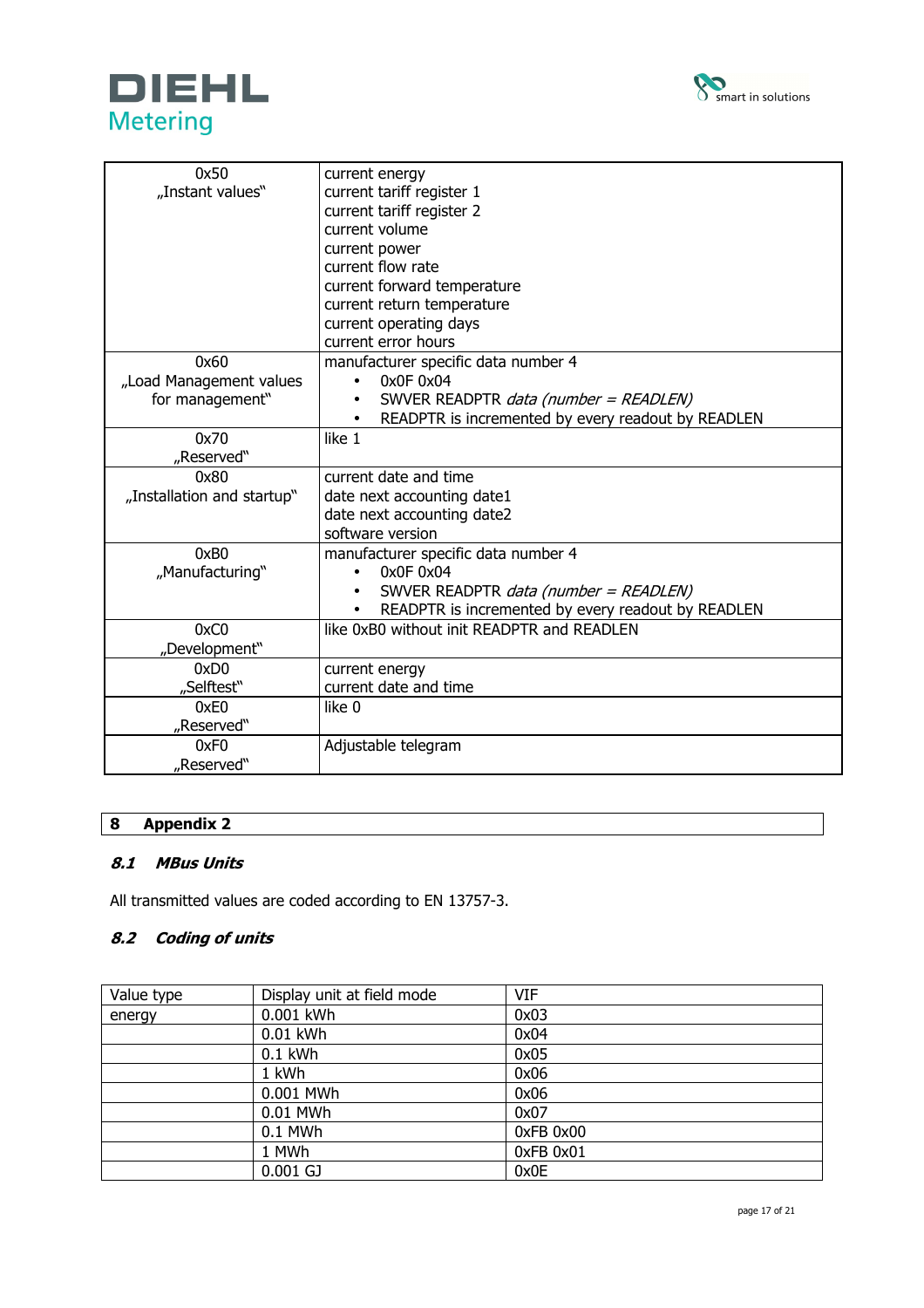



|                    | $0.01$ GJ                 | 0x0F           |
|--------------------|---------------------------|----------------|
|                    | 0.1 <sub>GJ</sub>         | 0xFB 0x08      |
|                    | 1 <sub>GJ</sub>           | 0xFB 0x09      |
|                    | 0.001 Gcal                | 0xFB 0x0D      |
|                    | $0.01$ Gcal               | 0xFB 0x0E      |
|                    | 0.1 Gcal                  | OxFB OxOF      |
|                    | 1 Gcal                    | OxFB 0x8F 0x77 |
|                    | 0.001 MBtu                | 0x83 0x3D      |
|                    | 0.01 MBtu                 | 0x84 0x3D      |
|                    | 0.1 MBtu                  | 0x85 0x3D      |
|                    | 1 MBtu                    | 0x86 0x3D      |
| volume             | $0.001 \text{ m}^3$       | 0x13           |
|                    | $0.01 \; \text{m}^3$      | 0x14           |
|                    | $0.1 \, \text{m}^3$       | 0x15           |
|                    | 1 m <sup>3</sup>          | 0x16           |
|                    | $0.001$ gal               | 0x90 0x3D      |
|                    | $0.01$ gal                | 0x91 0x3D      |
|                    | $0.1$ gal                 | 0x92 0x3D      |
|                    | 1 gal                     | 0x93 0x3D      |
|                    | $10$ gal                  | 0x94 0x3D      |
|                    | $100$ gal                 | 0x95 0x3D      |
| flow rate          | $0.001$ m <sup>3</sup> /h | 0x3B           |
|                    | $0.01 \text{ m}^3/h$      | 0x3C           |
|                    | $0.1 \text{ m}^3/h$       | 0x3D           |
|                    | 1 m <sup>3</sup> /h       | 0x3E           |
|                    | $0.001$ gpm               | $0xC1$ $0x3D$  |
|                    | $0.01$ gpm                | 0xC2 0x3D      |
|                    | $0.1$ gpm                 | 0xC3 0x3D      |
|                    | 1 gpm                     | 0xC4 0x3D      |
| power              | 0.001 kW                  | 0x2B           |
|                    | 0.01 kW                   | 0x2C           |
|                    | $0.1$ kW                  | 0x2D           |
|                    | 1 kW                      | 0x2E           |
|                    | 0.001 MBtu/h              | 0x83 0xA2 0x3D |
|                    | 0.01 MBtu/h               | 0x84 0xA2 0x3D |
|                    | 0.1 MBtu/h                | 0x85 0xA2 0x3D |
|                    | 1 MBtu/h                  | 0x86 0xA2 0x3D |
| forward            | $0.1$ °C                  | 0x5A           |
| temperature        |                           |                |
|                    | 0.1 °F                    | 0xDA 0x3D      |
| return temperature | $0.1$ °C                  | 0x5E           |
|                    | 0.1 °F                    | 0xDE 0x3D      |
| difference         | $0.1$ °C                  | 0x62           |
| temperature        |                           |                |
|                    | 0.1 °F                    | 0x62 0x3D      |
| without unit       |                           | 0xFD 0x 3A     |
| time               | 1 <sub>h</sub>            | 0xFD 0x32      |
|                    |                           |                |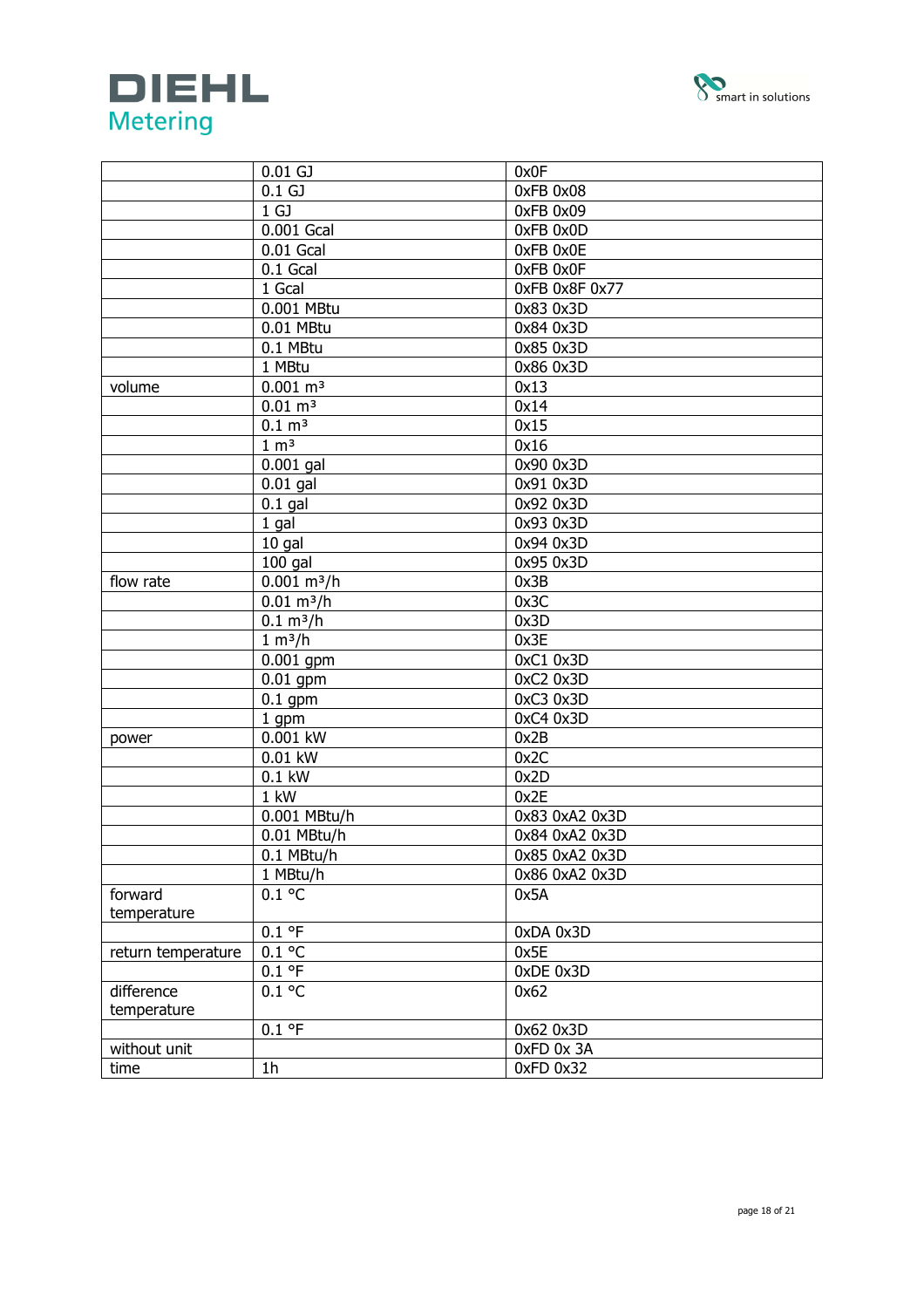



# **8.3 Hex error code meanings**

# Ah – Eh

Such a code in any digit position signals a general error of the complete data field. The display at the meter is "ERR".

# **8.4 Coding of current value**

|                          | <b>DIV</b>               |                |                |                |       | <b>VIF</b>   |
|--------------------------|--------------------------|----------------|----------------|----------------|-------|--------------|
| Value                    | Device                   | <b>Tariff</b>  | Storage-       | Function       | Data  |              |
|                          | Subunit                  |                | number         | field          | field |              |
| current energy           | $\mathbf{r}$             | $\mathbf 0$    | $\overline{0}$ | $\mathbf 0$    | 0x0C  | energy       |
| current volume           | $\blacksquare$           | $\mathbf 0$    | $\overline{0}$ | $\overline{0}$ | 0x0C  | volume       |
| current tariff counter 1 | $\blacksquare$           | $\mathbf{1}$   | $\overline{0}$ | $\overline{0}$ | 0x0C  | energy       |
|                          |                          |                |                |                |       | volume       |
|                          |                          |                |                |                |       | time         |
| current tariff counter 2 | $\overline{\phantom{a}}$ | $\overline{2}$ | $\overline{0}$ | $\mathbf{0}$   | 0x0C  | energy       |
|                          |                          |                |                |                |       | volume       |
|                          |                          |                |                |                |       | time         |
| current tariff counter 3 |                          | $\overline{3}$ | $\overline{0}$ | $\Omega$       | 0x0C  | energy       |
|                          |                          |                |                |                |       | volume       |
|                          |                          |                |                |                |       | time         |
| current tariff counter 4 | $\blacksquare$           | $\overline{4}$ | $\overline{0}$ | $\overline{0}$ | 0x0C  | energy       |
|                          |                          |                |                |                |       | volume       |
|                          |                          |                |                |                |       | time         |
| current flow rate        | ä,                       | $\mathbf 0$    | $\mathbf{0}$   | 0              | 0x0B  | flow rate    |
|                          |                          |                |                | 3              |       |              |
| current power            | $\overline{a}$           | $\mathbf 0$    | $\overline{0}$ | $\overline{0}$ | 0x0C  | power        |
|                          |                          |                |                | 3              |       |              |
| current forward          | $\overline{\phantom{a}}$ | $\mathbf 0$    | $\overline{0}$ | $\overline{0}$ | 0x0A  | forward      |
| temperature              |                          |                |                | 3              |       | temperature  |
| current return           | $\overline{a}$           | $\overline{0}$ | $\overline{0}$ | $\overline{0}$ | 0x0A  | return       |
| temperature              |                          |                |                | 3              |       | temperature  |
| current difference       | $\overline{\phantom{a}}$ | $\overline{0}$ | $\overline{0}$ | $\overline{0}$ | 0x0A  | difference   |
| temperature              |                          |                |                | 3              |       | temperature  |
| current time             | $\blacksquare$           | $\mathbf 0$    | $\pmb{0}$      | $\overline{0}$ | 0x04  | 0x6D         |
| current operating days   |                          | $\overline{0}$ | $\overline{0}$ | $\overline{0}$ | 0x0A  | 0x27         |
|                          |                          |                |                |                |       |              |
| current error hours      | $\blacksquare$           | $\pmb{0}$      | $\pmb{0}$      | $\pmb{0}$      | 0x0A  | 0xA6 0x18    |
| current pulse input      | $\mathbf{1}$             | $\overline{0}$ | $\overline{0}$ | $\mathbf{0}$   | 0x0C  | volume       |
| counter 1                |                          |                |                |                |       | energy       |
|                          |                          |                |                |                |       | without unit |
| current pulse input      | $\overline{2}$           | $\overline{0}$ | $\overline{0}$ | $\overline{0}$ | 0x0C  | volume       |
| counter 2                |                          |                |                |                |       | energy       |
|                          |                          |                |                |                |       | without unit |
| current tariff 1         | $\overline{a}$           | $\mathbf{1}$   | 0              | $\mathbf{0}$   | 0x02  | 0x7F         |
| definition               |                          |                |                |                |       |              |
| current tariff 2         | $\overline{\phantom{a}}$ | $\overline{2}$ | $\overline{0}$ | $\mathbf 0$    | 0x02  | 0x7F         |
| Definition               |                          |                |                |                |       |              |
| current tariff 3         | $\overline{\phantom{0}}$ | 3              | $\overline{0}$ | $\overline{0}$ | 0x02  | 0x7F         |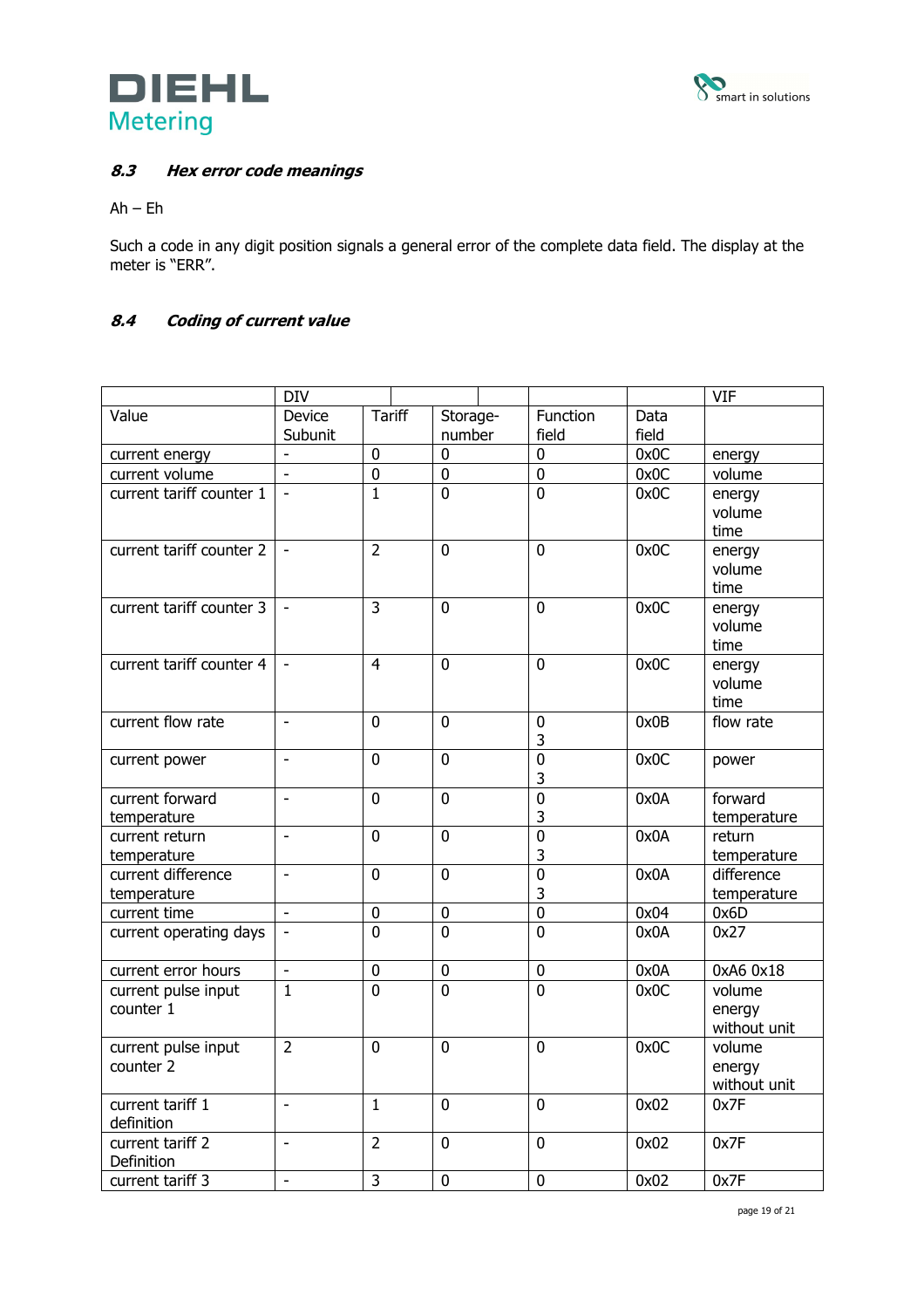



| <b>Definition</b>      |                          |                |                |                |      |               |
|------------------------|--------------------------|----------------|----------------|----------------|------|---------------|
| current tariff 4       |                          | $\overline{4}$ | $\overline{0}$ | $\overline{0}$ | 0x02 | 0x7F          |
| Definition             |                          |                |                |                |      |               |
| current tariff 1 gate  | $\overline{\phantom{0}}$ | $\mathbf{1}$   | $\mathbf{0}$   | $\mathbf{0}$   | 0x01 | 0xFD 0x1A     |
| output (enable)        |                          |                |                |                |      |               |
| current tariff 2 gate  | $\overline{\phantom{0}}$ | $\overline{2}$ | $\mathbf{0}$   | $\mathbf 0$    | 0x01 | 0xFD 0x1A     |
| output (enable)        |                          |                |                |                |      |               |
| current tariff 3 gate  | ۰                        | 3              | $\overline{0}$ | $\overline{0}$ | 0x01 | $0xFD$ $0x1A$ |
| output (enable)        |                          |                |                |                |      |               |
| current tariff 4 gate  | ÷                        | $\overline{4}$ | $\overline{0}$ | $\mathbf 0$    | 0x01 | 0xFD 0x1A     |
| output (enable)        |                          |                |                |                |      |               |
| current error status   | $\overline{a}$           | 0              | $\mathbf{0}$   | 0              | 0x02 | 0xFD 0x17     |
| current leak flow rate | $\overline{\phantom{0}}$ | $\overline{0}$ | $\overline{0}$ | $\mathbf 0$    | 0x0B | 0xBB 0x69     |
| $0.001 \text{ m}^3/h$  |                          |                |                |                |      |               |
| current leak flow rate | ۰                        | $\overline{0}$ | $\overline{0}$ | $\overline{0}$ | 0x0B | 0xBC 0x69     |
| $0.01 \text{ m}^3/h$   |                          |                |                |                |      |               |
| current leak flow rate |                          | $\mathbf{0}$   | $\overline{0}$ | $\overline{0}$ | 0x0B | 0xBD 0x69     |
| $0.1 \text{ m}^3/h$    |                          |                |                |                |      |               |
| current leak flow rate | $\blacksquare$           | $\mathbf 0$    | $\mathbf 0$    | $\mathbf 0$    | 0x0B | 0xBE 0x69     |
| 1 m <sup>3</sup> /h    |                          |                |                |                |      |               |
| battery change date    | $\overline{a}$           | $\mathbf{0}$   | $\overline{0}$ | $\mathbf 0$    | 0x02 | 0xFD 0x70     |
|                        |                          |                |                | 3              |      |               |
| identification number  | ÷                        | $\mathbf{0}$   | $\mathbf{0}$   | $\mathbf{0}$   | 0x0C | 0x78          |
| HY (WNUM)              |                          |                |                |                |      |               |
| next due date 1        | $\overline{\phantom{0}}$ | 0              | $\mathbf{1}$   | $\mathbf 0$    | 0x02 | 0xEC 7E       |
| next due date 2        | ۰                        | $\mathbf 0$    | $\overline{2}$ | $\mathbf 0$    | 0x02 | 0xEC 7E       |

# **8.5 Coding of stored values**

Stored values are coded like current values with a different storage number.

| <b>Type</b>                | Storage number | Available values      |
|----------------------------|----------------|-----------------------|
| accounting date 1          |                | date                  |
|                            |                | energy                |
|                            |                | volume                |
|                            |                | tariff counter 1      |
|                            |                | tariff counter 2      |
|                            |                | tariff 1 definition   |
|                            |                | tariff 2 definition   |
|                            |                | pulse input counter 1 |
|                            |                | pulse input counter 2 |
| previous accounting date 1 | 2              | date                  |
|                            |                | energy                |
|                            |                | volume                |
|                            |                | tariff counter 1      |
|                            |                | tariff counter 2      |
|                            |                | tariff 1 definition   |
|                            |                | tariff 2 definition   |